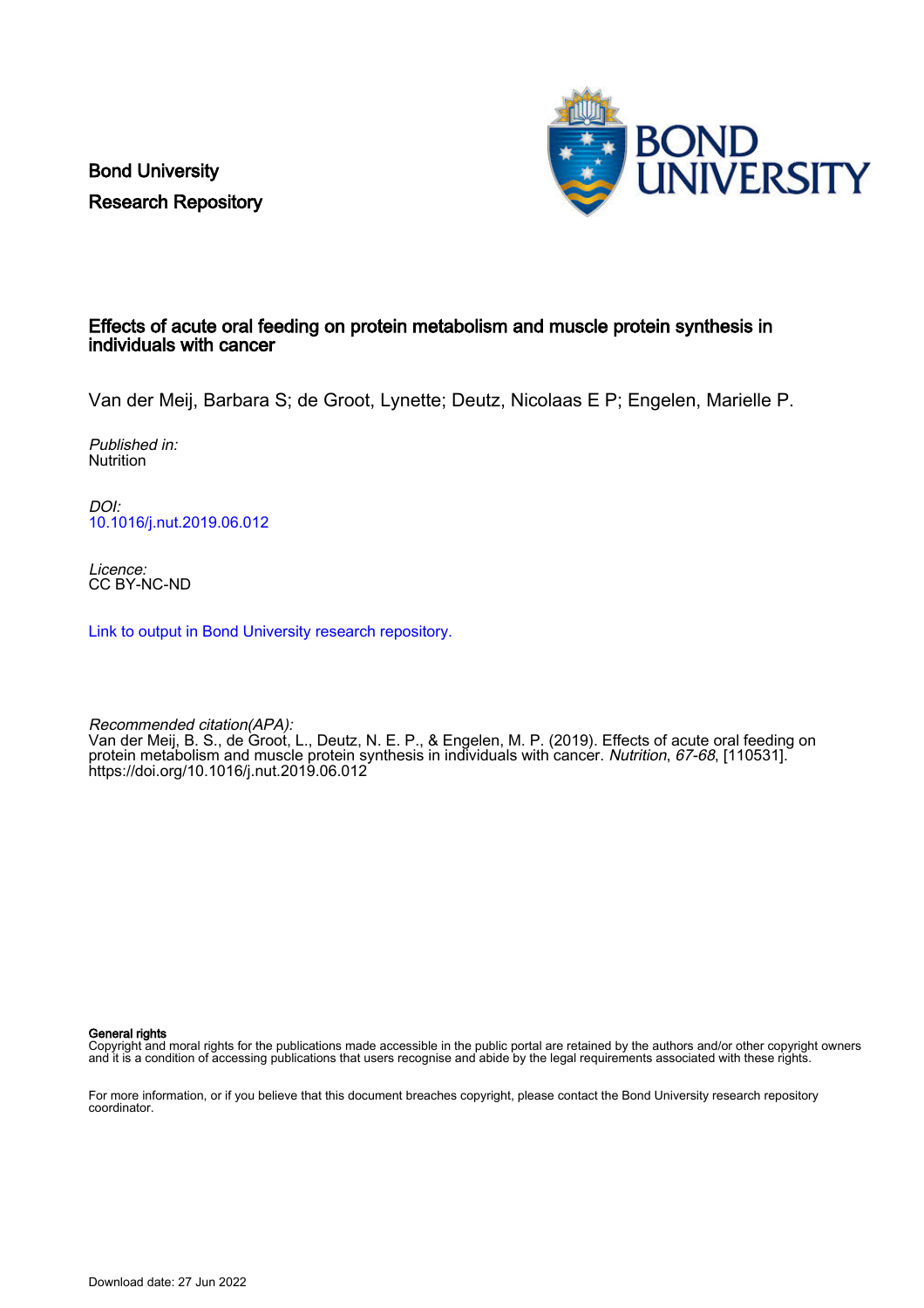# **Effects of acute oral feeding on protein metabolism and muscle protein synthesis in people with cancer**

## *Running head*

Metabolic effects of acute oral feeding in cancer

Barbara S van der Meij PhD RD<sup>1,2,3</sup> Lynette M De Groot APD<sup>2,3</sup> Nicolaas EP Deutz PhD MD4 Mariëlle PKJ Engelen PhD4

<sup>1</sup> Bond University Nutrition and Dietetics Research Group, Faculty of Health Sciences and Medicine, Bond University, Gold Coast, Queensland, Australia 2 Dietetics and Foodservices, Mater Health, South Brisbane, Australia <sup>3</sup> Mater Research Institute - University of Queensland, Brisbane, Australia <sup>4</sup> Center for Translational Research in Aging & Longevity. Dept. Health and Kinesiology, Texas A&M University, College Station, TX, USA

## *Role of each author in the work*

BVDM drafted the article, LDG drafted and critically revised the article for important intellectual

content, ME and ND critically revised the article for intellectual content.

All authors have provided final approval of the version to be published.

*Word count for the entire manuscript (including figures and tables):*

4509 words

2 Tables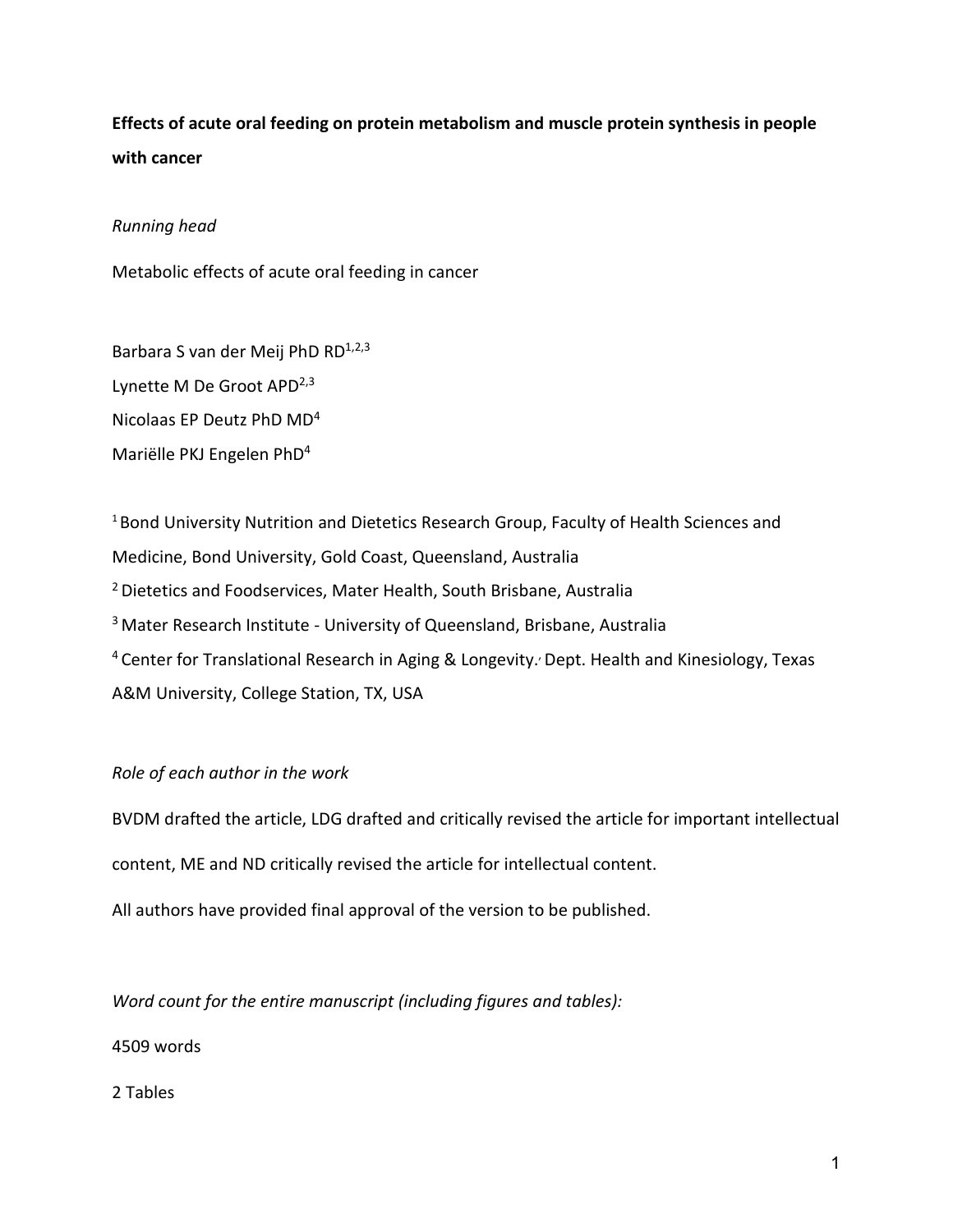#### 0 Figures

Corresponding author:

Dr. Barbara van der Meij

Mater Health

Dietetics and Foodservices

Level 3, Salmon Building

South Brisbane QLD 4101

**t:** 07 3163 7527

**m:** 0413 835739

**f:** 07 3163 2442

**e:** [barbara.vandermeij@mater.org.au](mailto:barbara.vandermeij@mater.org.au)

*Keywords*

anabolism; oncology; muscle; amino acids; protein synthesis; oral; supplements

*Declaration of interest*

Barbara S van der Meij: None

Lynette De Groot: None

Nicolaas EP Deutz has received research funding and speaker honoraria from Abbott Nutrition

Marielle PKJ Engelen: None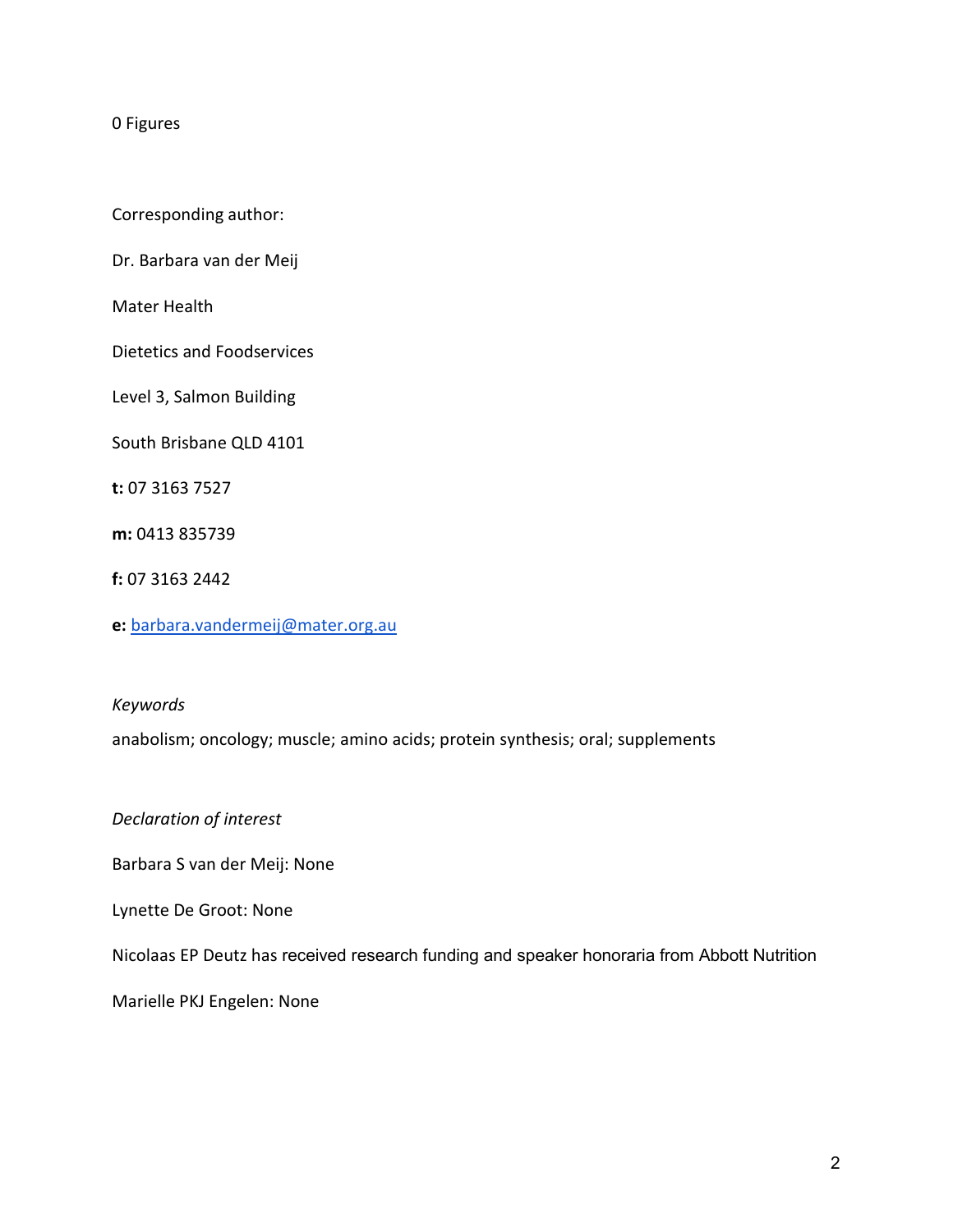#### **Introduction**

Weight loss and muscle loss are common in people living with cancer, with up to 50% experiencing involuntary weight loss at any time point in their cancer journey (1), and between 11 and 74% having sarcopenia or significant muscle loss (2,3). These changes in body composition have been related to poor outcomes, such as increased treatment toxicity, impaired quality of life and reduced survival duration (4,5). Poor outcomes are not restricted to those who are underweight with severe weight loss; sarcopenia alone has been shown to be a prognostic marker across all BMI categories, ranging from underweight to obesity (5).

Several mechanisms behind weight loss and muscle wasting in cancer have been identified, such as systemic inflammation, tumour-induced metabolic alterations, inadequate dietary protein intakes and physical activity levels, poly-pharmacy, or a combination of these (6,7). We recently showed that a higher protein turnover and muscle protein breakdown in people with cancer was evident when compared in matched healthy controls, and that protein turnover and muscle breakdown were associated with muscle weakness and impaired physical function (8).

So far, the main nutritional strategy to prevent or treat muscle wasting in people with cancer has been the adequate provision of dietary energy and substrates, such as macronutrients, mainly protein. Amino acids from protein are known to be required for muscle protein synthesis. Several studies in humans show that 20 to 35 g of a high quality protein is required to reach a maximal muscle protein synthesis (9,10). Higher amounts, i.e. 70 g of dietary protein intake, result in greater reduction in whole body protein breakdown than a 40 g dietary protein intake, and this will positively affect protein anabolism (10).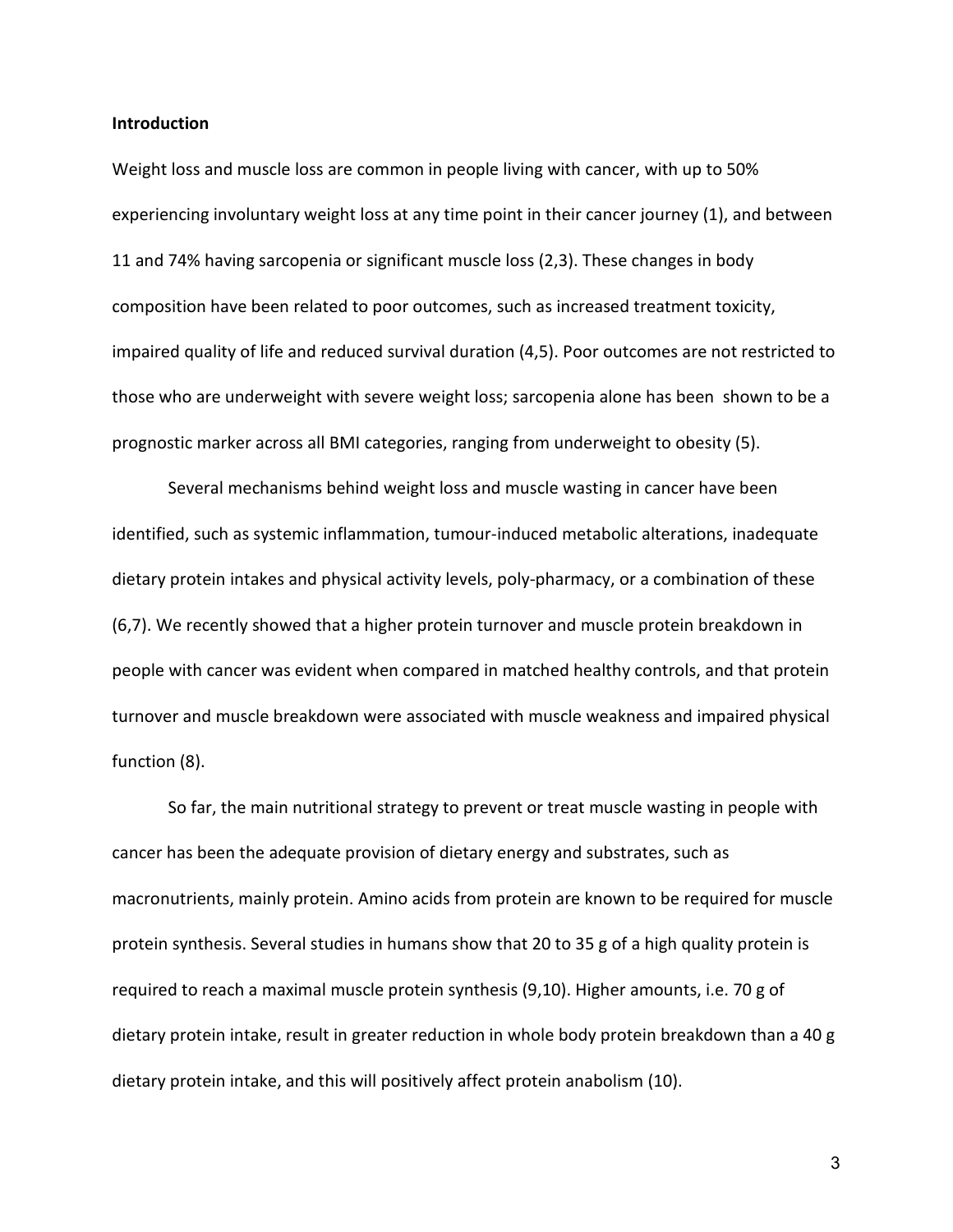To achieve this, the main strategy to optimise dietary intake is nutritional counseling, with or without the provision of oral nutritional supplements (ONS), enteral nutrition or parenteral nutrition. However, despite the positive results of these strategies on dietary intake and body weight, results on muscle mass, quality of life and clinical outcomes are not convincing. A recent meta-analysis indicated an overall benefit of ONS on body weight during chemo(radio)therapy, and ONS enriched with n-3 PUFA showed attenuation of lean body mass loss and improvement of some quality of life domains, but no conclusions could be drawn on treatment toxicity or survival (11). Moreover, in advanced stages of cancer, people could become 'refractory cachectic' meaning that nutrition interventions are not effective due to progressive disease and cachexia (12). By using stable isotope technologies in an acute study design (5 hours), Deutz et al showed that a high-leucine ONS containing omega-3 PUFAs and HMB in people with advanced cancer was significantly more effective in stimulating muscle protein synthesis, whereas a conventional ONS did not change muscle protein synthesis (13). Engelen et al showed that an anabolic response was reached after oral intake of 14 g of essential amino acids and leucine caused an anabolic response in people with advanced lung cancer (14). Other studies have shown potential benefits of HMB and essential amino acid mixtures in malnourished older adults (15) and in hospitalised older adults with chronic obstructive pulmonary disease (COPD), chronic heart failure (CHF), acute myocardial infarction or pneumonia (16).

To understand the mechanism of nutrition interventions in cancer and to develop effective future interventions, it is necessary to look at the acute effects of feeding on the response of the body and the ability to reach an anabolic response. This paper will explore and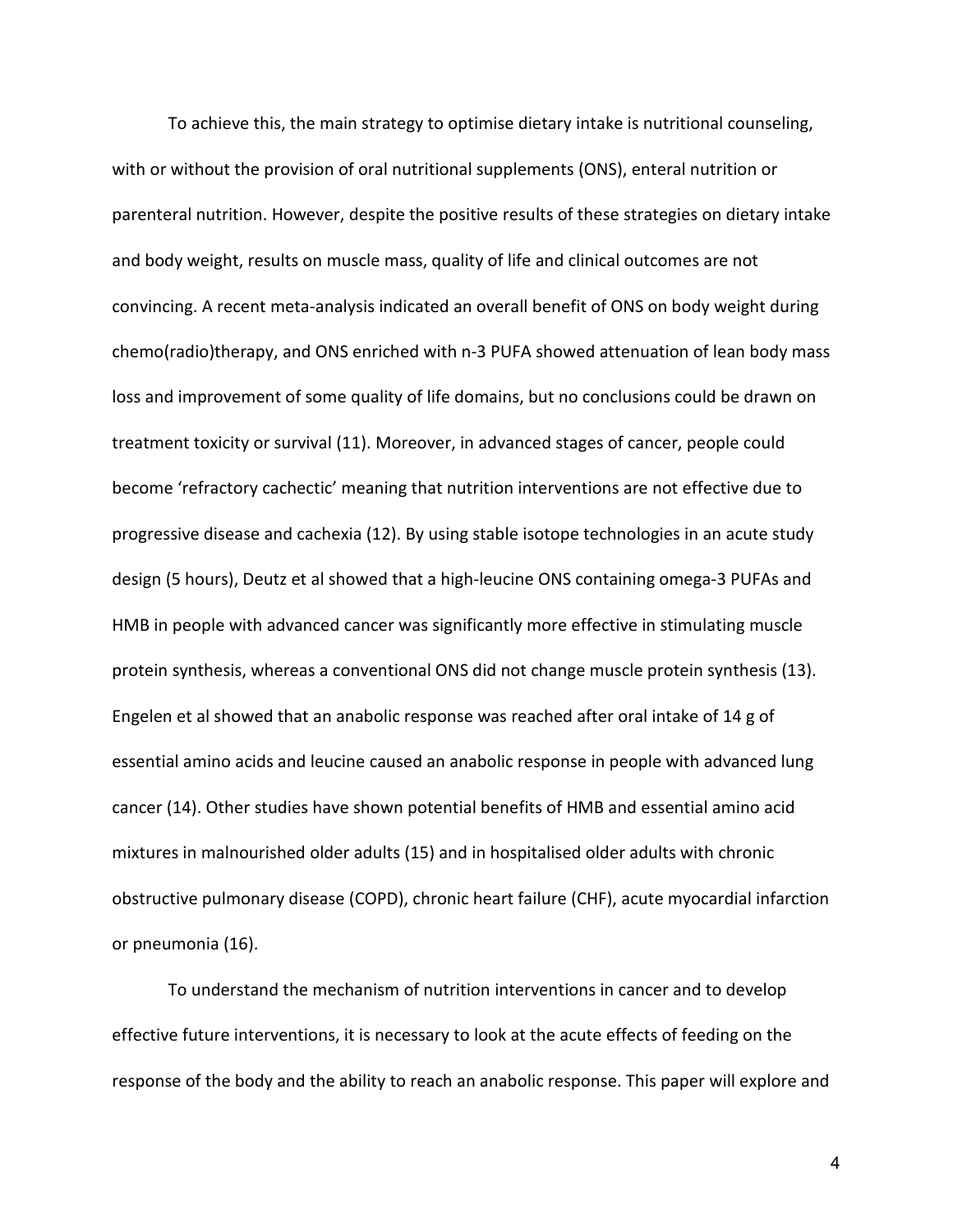summarise the emerging evidence on metabolic effects of acute oral interventions on whole body protein kinetics and muscle protein synthesis in people with cancer.

#### **The role of acute oral feeding in cancer**

This narrative review focuses on the effects of acute (<24 hours) oral feeding on protein metabolism in cancer. Protein metabolism includes, among others, muscle protein synthesis, muscle protein breakdown and the anabolic response to feeding. Kim et al defined the anabolic response as "the difference between protein synthesis and protein breakdown, or the net protein balance, in response to ingestion of protein or a meal containing protein. It usually refers to gain of muscle protein but can involve the entire body" (10).

Muscle protein balance in the human body is controlled by many signalling pathways, including an anabolic arm reliant on growth factors and nutrient signalling via (among others) the mTOR pathway. The catabolic arm involves signalling cascades connected to autophagy genes and ubiquitin-mediated proteasomal degradation of myofibrils (17). Within the anabolic arm, the right amount and type of amino acids from dietary protein are required to achieve muscle protein synthesis. It is well known that oral amino acids stimulate skeletal muscle anabolism in healthy individuals (10), as well as in people with diseases such as COPD (18) and cancer (14). There are age-related differences in the anabolic response, with the elderly needing more amino acids than young adults to reach a comparable anabolic response, and in sick people there could be a higher breakdown, lower protein synthesis, or both, impacting on the net protein balance and anabolic response to protein (9).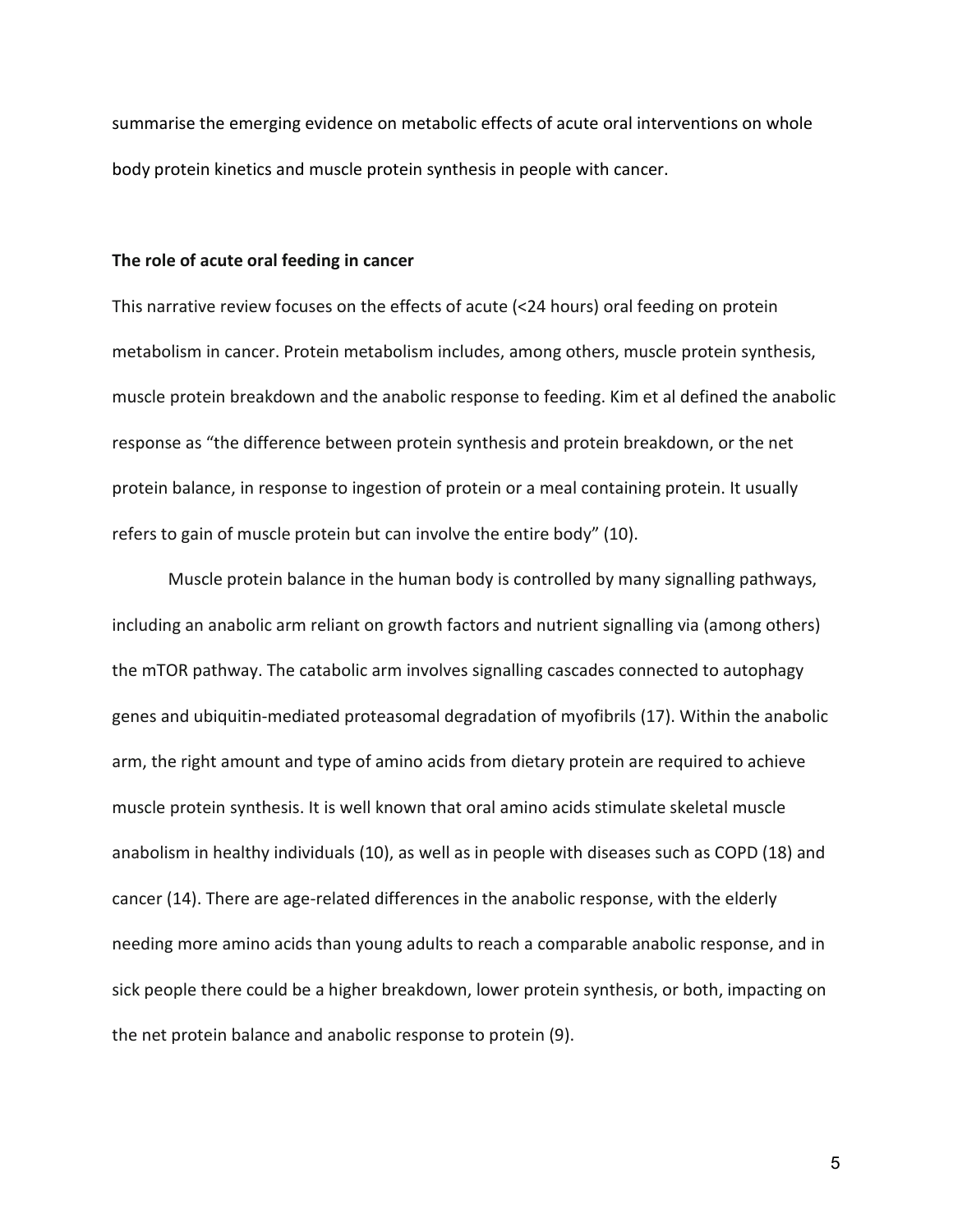#### **Acute metabolic response to oral feeding**

A handful of metabolic studies have investigated the effects of acute oral feeding in people with cancer, utilising oral amino acids, oral nutritional supplements or meals (see **Table 1**). One of the first studies investigating the effects of oral amino acids on muscle protein anabolism in cancer was conducted by Dillon et al (19). In 6 women with ovarian cancer receiving chemotherapy, who showed evidence of systemic inflammation and weight loss, 18 oral boluses of 2.22 g amino acids (in total 40 g of amino acids, of which 18 g essential amino acids) significantly decreased protein breakdown, which resulted in an improved net muscle protein synthesis. Engelen et al investigated the metabolic effects of two amino acid mixtures in lung cancer (14). In 13 people with NSCLC with systemic inflammation, and critical weight loss in 38% of the group, 14 g of a free EAA mixture induced a higher protein synthesis and net protein anabolism than a regular whey protein mixture of EAA and non-EAA. Interestingly, leucine from the free EAA mixture did not contribute to the anabolic response. There was a positive correlation between net protein anabolism and the amount of EAA consumed, as well as the EAA appearance in the systemic circulation. This correlation was independent of weight loss, systemic inflammatory response or length of survival.

Standardised drinks containing protein, fat and carbohydrates, also known as ONS are often prescribed to enrich the diet of people with cancer. Several studies applied ONS in metabolic studies in people with cancer. Early work from Barber et al looked at albumin and fibrinogen synthesis rates in people with pancreatic cancer and healthy controls (n=8, n=6 respectively), and showed that in both groups, protein synthesis rates were upregulated during consumption of hourly sips of an ONS for 4 h (20). In a mixed group of people with cancer, the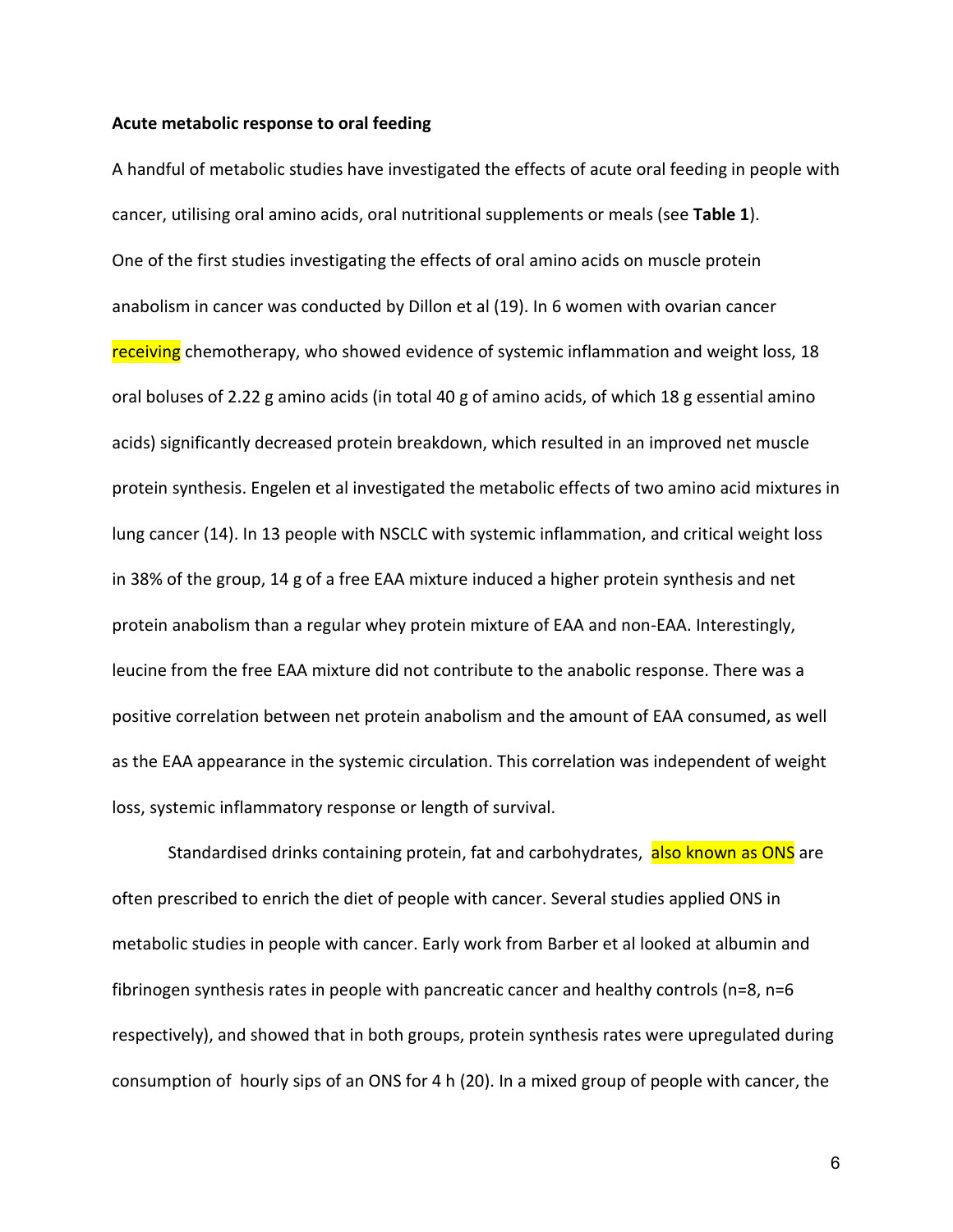use of ONS high in EAA and omega-3 PUFAs was shown to increase muscle protein build-up significantly better than conventional supplements (13).

In a small group of people with pancreatic cancer and signs of cachexia, sips of ONS were consumed over 4 h. In this study, net protein synthesis in response to the sip feeding was similar in cancer and healthy subjects, however, in pancreatic cancer only protein breakdown was decreased, whereas in healthy controls protein synthesis was stimulated and breakdown decreased (21). In a cohort of women with stage II breast cancer, protein synthesis was assessed prior to and within 24 h after mastectomy surgery. Surgery was shown to upregulate fasted protein synthesis and breakdown rates, and reduce net protein catabolism (22).

We retrieved two studies from the 1980-90s that investigated short term effects of meals or standardised diets on anabolic response. One study applied identical food intake for 2 days, both preoperatively and postoperatively in colorectal cancer: ad libitum on the first day and 6 equal portions every 2 h during the experimental period (23). No significant differences in rates of nitrogen flux, protein synthesis and protein breakdown were found before and after tumour resection. Both before and after tumour resection, nitrogen balance was positive with levels varying between +0.98 and +2.55 g/24 h. The investigators estimated that 1g N / 24 h is required for 1 kg of lean mass buildup in 1 month.

In non-cachectic people with non-metastatic lung cancer, compared with controls undergoing elective aneurysm surgery, whole body protein turnover and leucine oxidation were assessed during 4 h postabsorptive and 4 h of feeding. Four small hourly meals composed of bread, margarine, cheese, raisins, and milk were consumed by subjects. During feeding, leucine oxidation and incorporation into protein remained the same and release of leucine caused by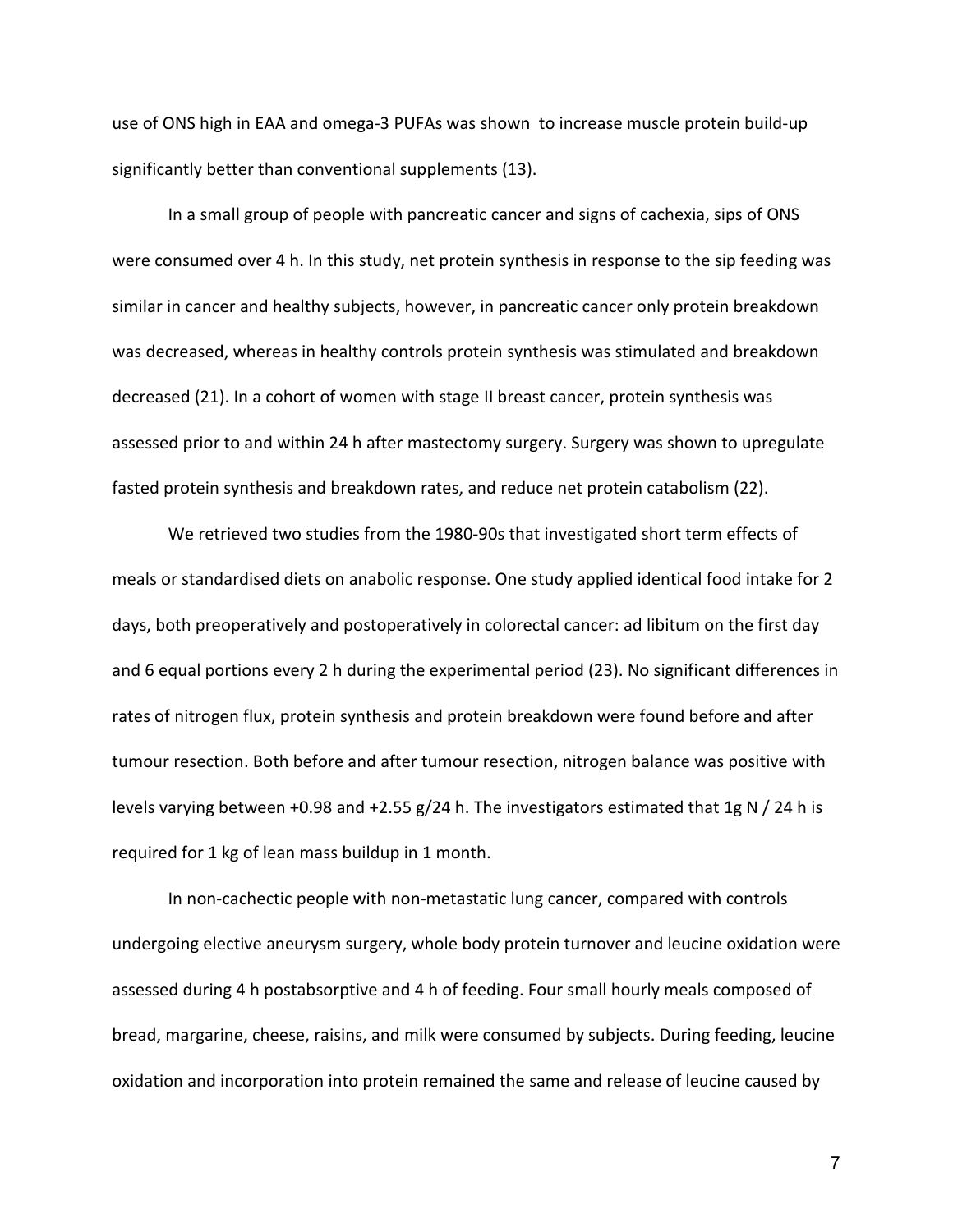protein breakdown dropped. Despite higher incorporation and release of leucine in cancer than in controls, the protein balance was not improved (24).

Lastly, in a group of 5 people, of which 4 had lung and 1 had kidney cancer, hourly meals of a milk based liquid diet were administered over 10 hours as well as IV isotopes of leucine and sodium bicarbonate. Despite a comparable whole body protein synthesis and breakdown in cancer subjects and healthy controls, muscle samples showed a significantly lower muscle protein synthesis in those with cancer than in healthy controls (25).

Although the above studies are small and heterogenous, all but one study showed that people with cancer are able to achieve protein anabolism in response to a high protein meal or supplement.

#### **Potential nutrients for future research**

The next paragraph describes other nutrients that could have anabolic effects in cancer. The basic chemical properties and mechanism of action of the nutrients are summarised in **Table 2.** 

#### *Branched-chain amino acids*

Branched-chain amino acids (BCAA) are a group of **EAA** with a similar lateral radical chain. They are transaminated in skeletal muscle during exercise, generating acetyl-CoA to the Krebs Cycle and assisting with muscle recovery from exercise. Branched-chain amino acids also activate the mammalian target of rapamycin (mTOR) pathway when glutamine is lacking (e.g. in cancer), and thus reduce protein breakdown and stimulate protein synthesis in cancer (26). There are three branched-chain amino acids (BCAA): leucine, isoleucine and valine. Leucine has been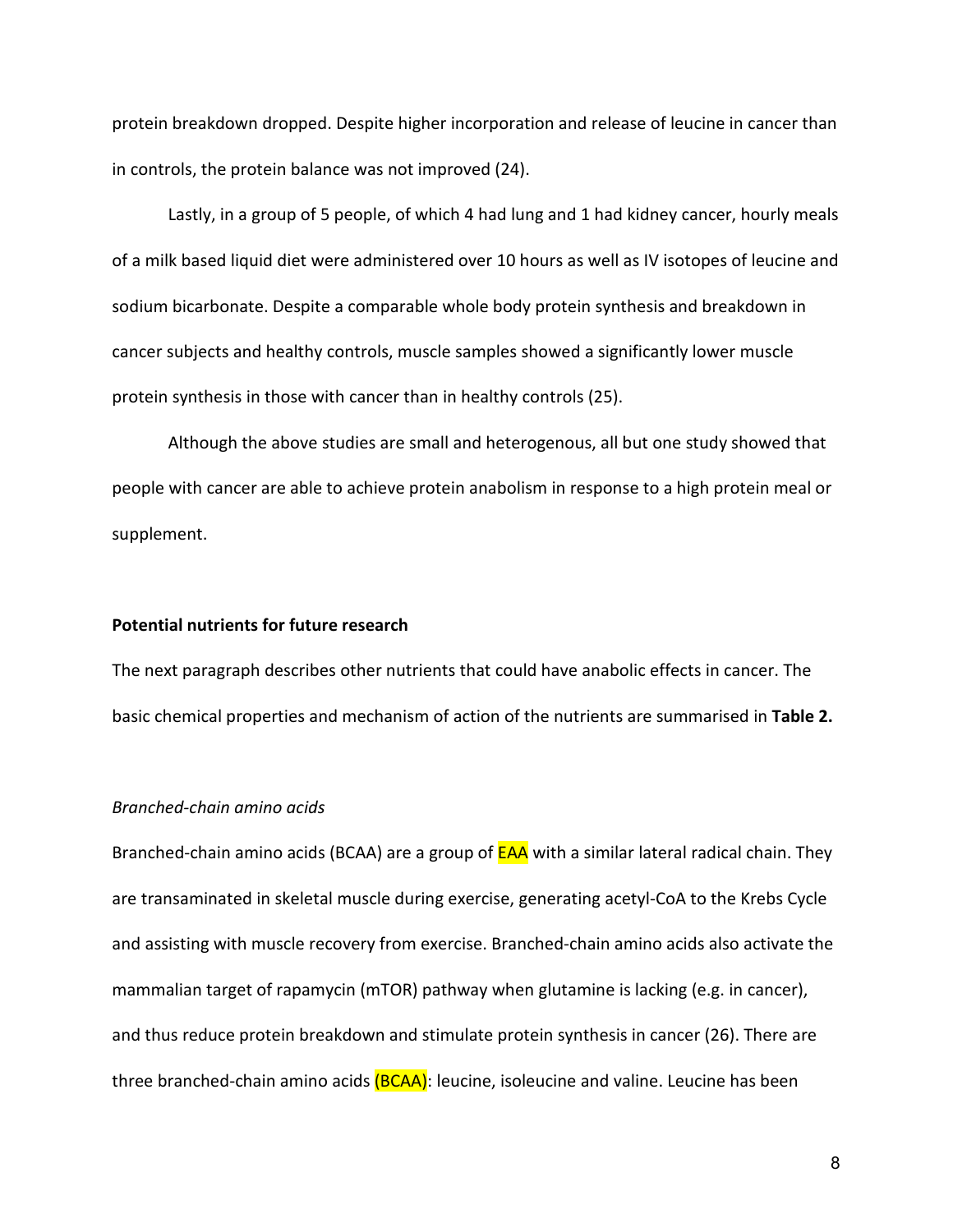studied most extensively regarding its effects on muscle protein synthesis via initiation of signal-transduction pathways (27,28). Leucine is also a source of HMB (see next paragraph).

In mouse cancer cachexia models, a leucine-enriched oral diet resulted in greater maintenance of lean muscle mass compared with a standard diet (29,30). Some human studies demonstrated beneficial effects of administration of total parenteral nutrition supplemented with BCAA on muscle protein metabolism by inhibiting protein breakdown and promoting protein synthesis and leucine balance (31,32).

One double blinded RCT by Cangiano et al applied oral BCAA and placebo mixtures for 7 days in people with resectable cancers. This study showed marked improvements in metabolic parameters (decreased free tryptophan/LNAA ratio decreased in BCAA group), reduced incidence of anorexia, and increased energy intake. Effects on protein metabolism were not assessed (33).

Therefore, leucine and a mixture of BCAA administered orally or by parenteral nutrition showed to have beneficial effects on protein synthesis and other cachexia parameters (e.g. anorexia, dietary intake) in a small number of animal and human studies. More research is needed to test short- and long term effects of BCAA on muscle protein synthesis in people with cancer.

### *ß-hydroxy-ß-methylbutyrate (HMB)*

HMB is a metabolite of leucine and has an inhibitory effect on protein breakdown via a number of mechanisms (34,35). HMB suppresses the ubiquitin-proteasome proteolytic pathway, upregulates protein synthesis via the mTOR pathway, and stabilizes cell membranes via the rate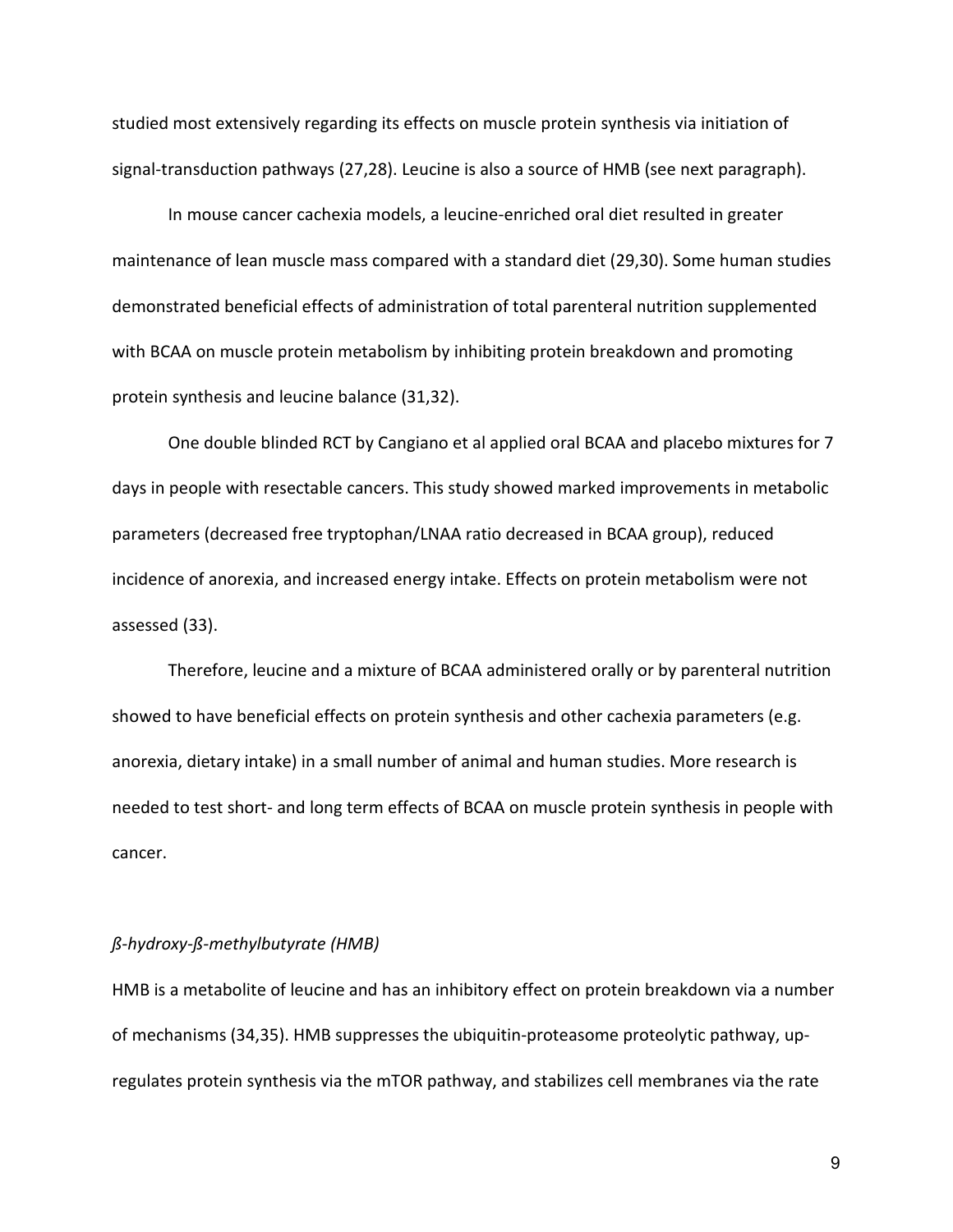limiting enzyme to cholesterol synthesis HMG- coenzyme A reductase (34). It can also decrease cell apoptosis, thus improving cell survival; and increase proliferation and differentiation of muscle stem cells, via the MAPK/ERK and PI3K/Akt pathways (35). HMB directly enhances muscle protein synthesis and mitochondrial dynamics in skeletal muscle via several metabolic pathways (36,37). A few studies have shown increases in lean mass, muscle strength and physical performance after adding HMB to a high protein ONS in geriatric (15,38,39), perioperative and rehabilitation settings (35). From these heterogeneous studies, no solid conclusions can be drawn and the impact of HMB on muscle maintenance or buildup and clinical outcomes needs to be confirmed yet.

In humans with cancer, 3 studies have investigated the effect of HMB, supplemented as part of an amino acid mixture. One study applied a daily dose of 3 g HMB/14 g arginine/14 g glutamine supplement vs. an isonitrogenous mix of NEAAs for 24 weeks in an RCT including 32 weight-losing subjects with cancer. The intervention group gained 1.12 kg of fat free mass, the control group lost 1.34 kg of weight on average, and the intervention group maintained their fat free mass at 24 weeks (intervention: +2.27 kg vs. controls: +0.27 kg) (40). A large RCT was conducted in 472 weight-losing subjects with advanced cancer, applying HMB/arginine/glutamine for 8 weeks. The intervention group showed a trend toward higher lean mass, statistical significance was not reached. In this study, only 37% of participants completed the study, which could have impacted on the results (41). Perioperative nutritional support with HMB, arginine, and glutamine (1.2 g HMB, 7 g L-Arg, and 7 g L-Gln) or placebo (isocaloric juice) in 60 subjects undergoing surgery for abdominal malignancies. Supplements were provided once daily for 3 days preoperatively and once daily for 7 days postoperatively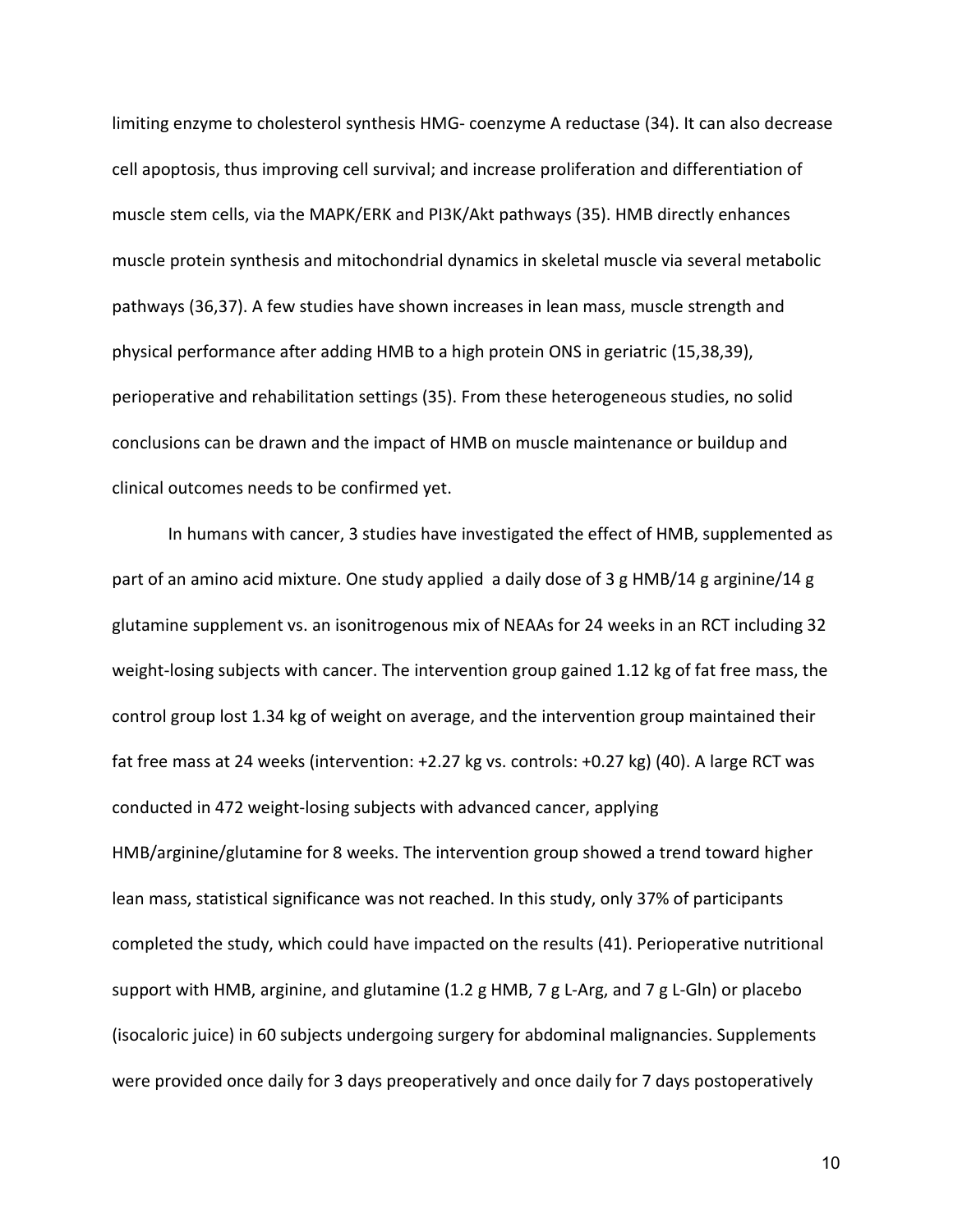and the primary outcome of this study was incidence of wound complications. No significant differences were found in body composition or handgrip strength. Serum growth hormone (GH) levels were significantly higher for subjects whose total intake was > 80% of planned volume in the HMB/Arg/Gln group (42).

With regards to HMB supplementation in humans, there are insufficient studies to draw any conclusions on the effects of HMB on protein metabolism in cancer.

#### *Creatine*

Creatine (N-aminoiminomethyl-N-methylglycine) is produced in the body from glycine and arginine, requiring methionine to catalyze the transformation to creatine. It plays an essential role in rapid energy provision during skeletal muscle contraction (43) and is endogenously synthesized or ingested from the diet. It has been shown to impair energy metabolism and reduce tumour growth in animals. A 70 kg person has a creatine pool of 120 g and produces 2 g per day from dietary and endogenous sources. Supplementation of creatine temporarily reduces the normal production in the body and increases creatine phosphate stores. Creatine supplementation in athletes improved exercise performance and muscle mass (44).

In cancer, one study showed that eight weeks of creatine supplementation in (noncachectic) people with colorectal cancer did not exert any changes in quality of life or nutritional parameters , but did show improvements in handgrip strength and bio-electrical characteristics of the cell membrane, such as capacitance and phase angle, and these parameters were correlated with longer survival (45).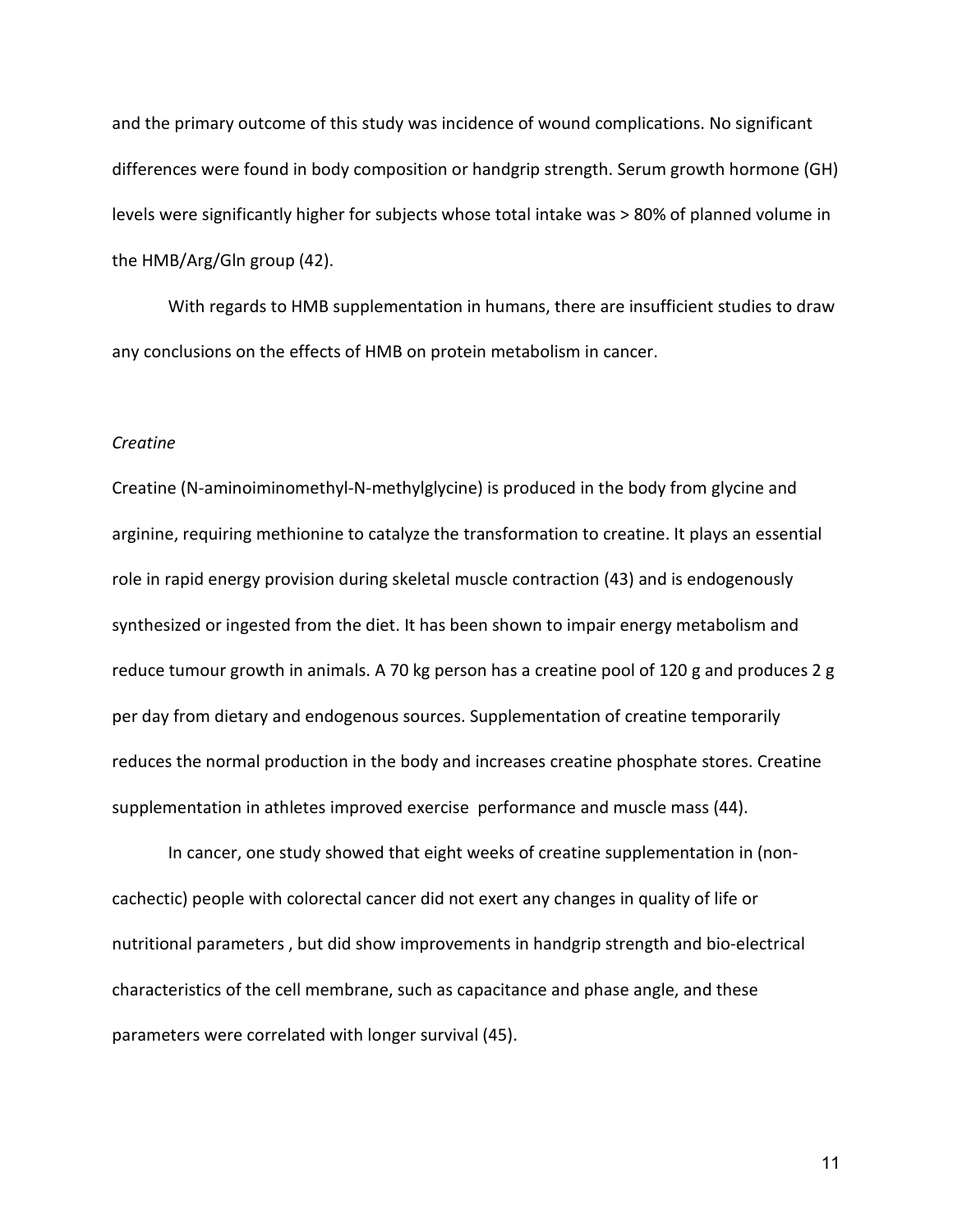In a double blind placebo-controlled trial by Jatoi *et al*, 263 incurable malignancies with anorexia/cachexia symptoms were assigned creatine for 7 days (20 g/day load×5 days followed by 2 g/day orally) versus identical placebo. The results showed that only 3 subjects gained ≥10% of their baseline weight by 1 month: two creatine-treated and the other placebo-exposed (P = 1.00), and there were no differences between groups for appetite, quality of life, activities of daily living, grip strength, body composition (46). However, a 10% weight gain is not achievable within such a short time frame, and body composition was assessed by bioimpedance analysis only in subgroups of 20 creatine-treated subjects and 15 placebo-exposed subjects, and results on body composition were not reported. This might have skewed the results of this study.

With only 2 studies available with inconclusive effects of creatine, more research on short term metabolic effects and muscle mass and strength in people with cancer is required.

#### *Carnitine*

Carnitine is a trimethylated amino acid roughly similar in structure to choline. It is derived mainly from meat and dairy dietary sources, and plays a central role in the metabolism of fatty acids, and has antioxidant and anti-inflammatory properties. In skeletal muscle and heart muscles, carnitine regulates the mitochondrial ratio of free coenzyme A to acyl-coenzyme A, which is required for fatty acid oxidation. People with cancer, especially those underweight or with cachexia, are at risk of and often present with carnitine deficiency (47).

People with cancer often have a decreased caloric intake and increased metabolic requirements, and numerous antineoplastic drugs can interfere with the absorption and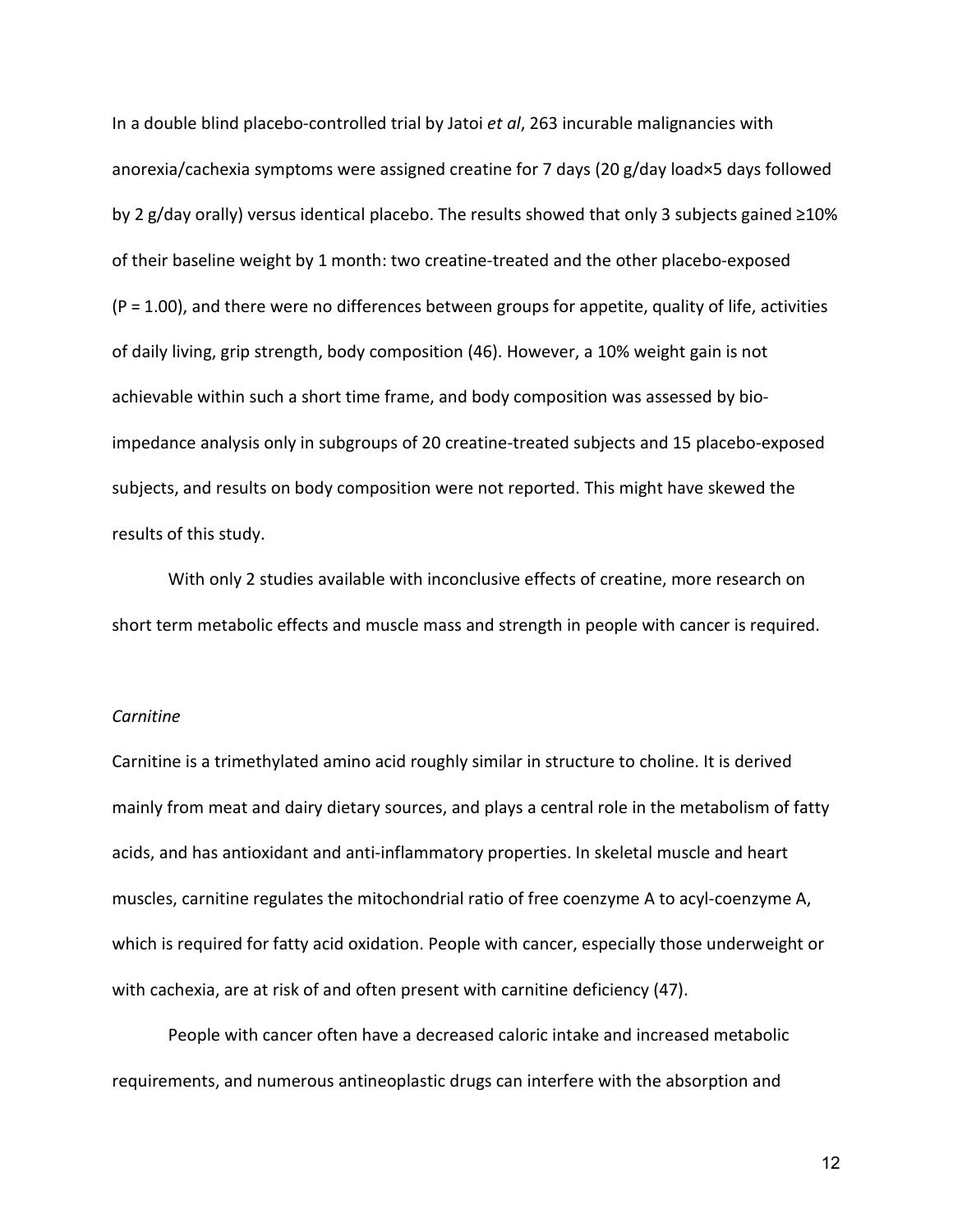synthesis of carnitine (47). This has led to preliminary studies on L-carnitine supplementation in people with cancer cachexia. Overall these studies indicate improved fatigue and quality of life, and improvements in nutritional variables of appetite, total body weight and lean body mass.

Studies by Kraft (48) and Gramignano (49) showed L-carnitine supplementation resulted in significant improvements in BMI (48), LBM and appetite (49). In a study by Mantovani Lcarnitine supplementation in combination with a progestational agent, eicosapentaenoic acid and thalidomide had a positive effect on LBM, fatigue and appetite. However L-carnitine supplementation alone did not have the same positive effect (50).

Gramignano's study of 12 people with advanced cancer confirmed the significant improvement of fatigue and quality of life with L-carnitine supplementation (6g/day). Similarly Mantovani's large phase III study demonstrated interim results of significant improvements in fatigue when 4g/d L-carnitine was supplemented (50). Despite this promising preliminary result, L-carnitine did not impact any primary endpoints such as fatigue or LBM and appetite in cancer however did impact on secondary outcomes such as performance status and inflammation based prognostic scores (50).

There is evidence that L-carnitine is able to reduce chronic inflammation and oxidative stress in cancer. Several animal studies have shown the anti-inflammatory effects of L-carnitine supplementation (51,52). Gramignano found that levels of reactive oxygen species decreased and glutathione peroxidase increased with L-carnitine supplementation in people with advanced cancer but not significantly. Proinflammatory cytokines also did not change significantly (49).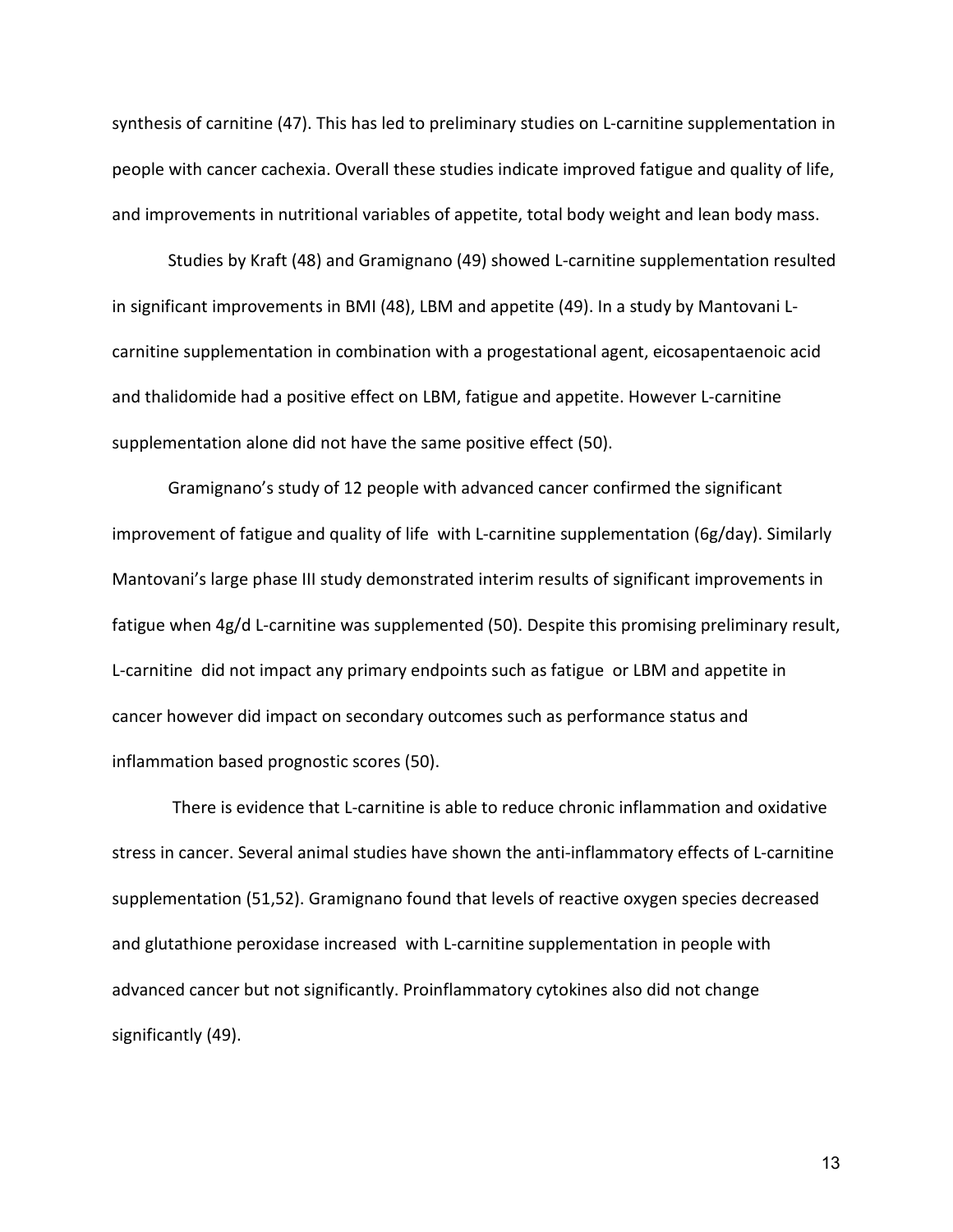These studies highlight that L-carnitine is an interesting potential agent in the treatment of cancer cachexia however the efficacy of such supplementation to improve cachexia symptoms requires further investigation. These studies shed light on some of the longer term effects in people with cancer however short term metabolic effects of L-carnitine supplementation is yet to be investigated in human studies.

#### *Glutamine and arginine*

Glutamine and arginine are conditionally essential amino acids, which means that the body can produce them, but not in sufficient amounts during stress. Glutamine is converted to citrulline in the gastrointestinal tract, and in the kidneys metabolised to arginine + NO (53). The availability of arginine depends on dietary intake and the de novo synthesis from citrulline. There are indications that dietary arginine and citrulline stimulate muscle protein synthesis. Citrulline is more effective per gram than arginine. As citrulline gets converted into arginine, citrulline could be effective in stimulating muscle protein synthesis (53).

In cancer there has been a lot of interest in the effects of glutamine on gastrointestinal toxicity, for instance during radiation or chemotherapy. There is emerging evidence suggesting that supplementation of oral glutamine decreases the incidence and/or severity of chemotherapy-associated mucositis, diarrhea, neuropathy, veno-occlusive disease and cardiotoxicity. It is suggested that glutamine protects normal tissues from chemo-related injury, and to sensitize tumor cells to chemotherapy and radiation (54). A retrospective study by Gul et al looked at the effects of oral glutamine powder (10g tid) on acute radiation-induced esophagitis and weight loss and survival in people with non-small lung cancer (NSCLC). During a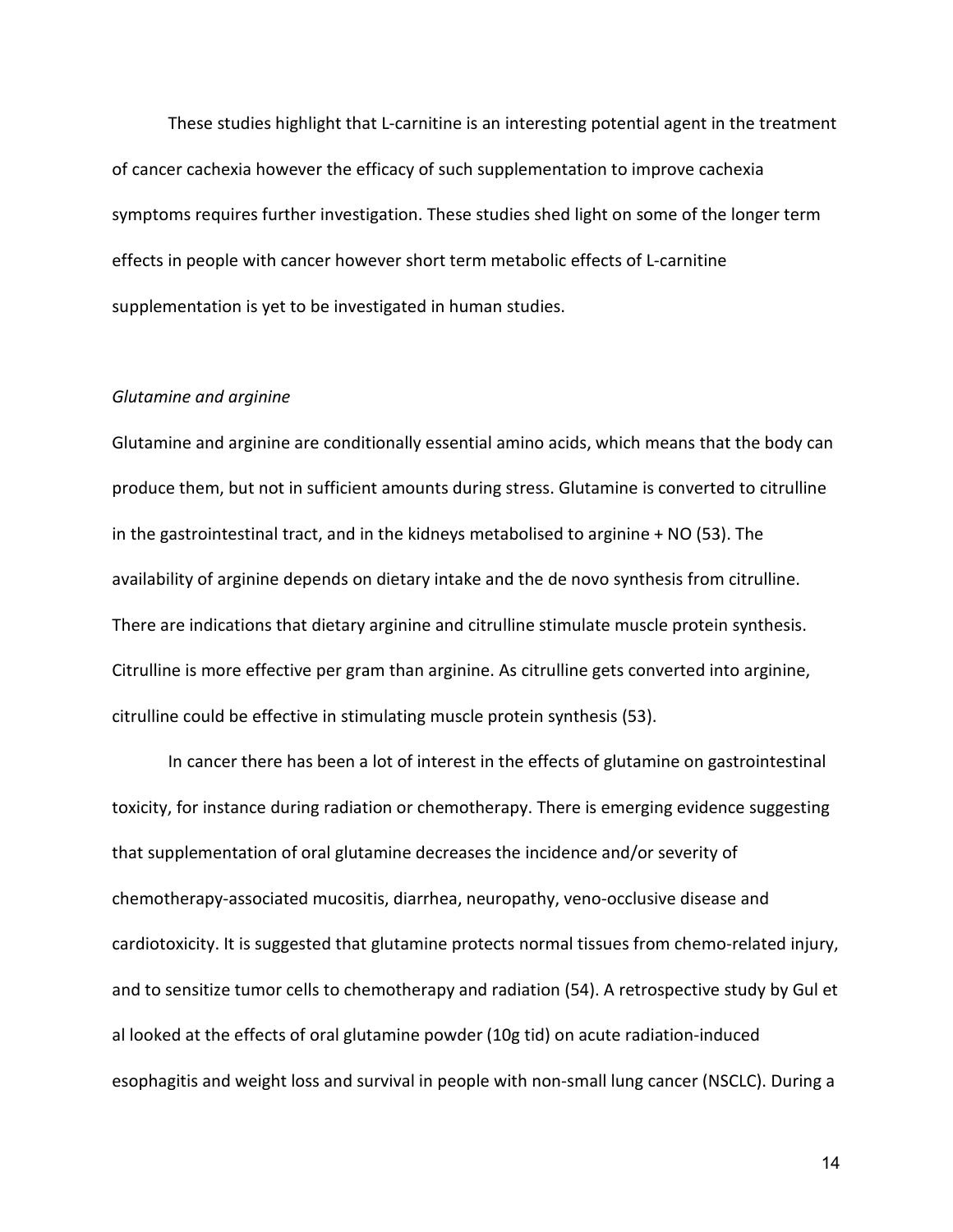median follow up of 13 months, there was a lower prevalence of severe esophagitis and less weight loss in the supplemented group (55,56). These results need to be confirmed by welldesigned prospective studies.

Arginine activates the mTOR signalling pathway in muscle tissue and in this way enhances protein synthesis and possibly inhibiting proteolysis (57). In healthy humans, arginine administration enhanced exercise endurance and muscle force (57). Dietary supplementation of arginine in cancer has mostly been studied in perioperative settings as part of immunonutrition. There is some evidence that immunonutrition reduces the surgery-induced immune suppression, postoperative complications and infections, length of stay (58).

Despite the application of glutamine and arginine in human research, there are no studies on acute effects of glutamine and arginine on protein metabolism in people with cancer.

#### **Conclusion**

Amino acids from protein are known to be the building blocks of muscle mass and are required to achieve muscle maintenance in people with cancer. This review summarised the existing metabolic studies on effects of oral administration of amino acids or their metabolites. The studies showed that people with cancer are able to achieve protein anabolism in response to an oral meal or a supplement high in protein. This occurred in people with early and more advanced stages of cancer, and in people with inflammatory and critical weight loss as well as in those with a stable weight. Mixtures high in essential amino acids were more effective than traditional amino acid mixtures. Branched chain amino acids have beneficial short term effects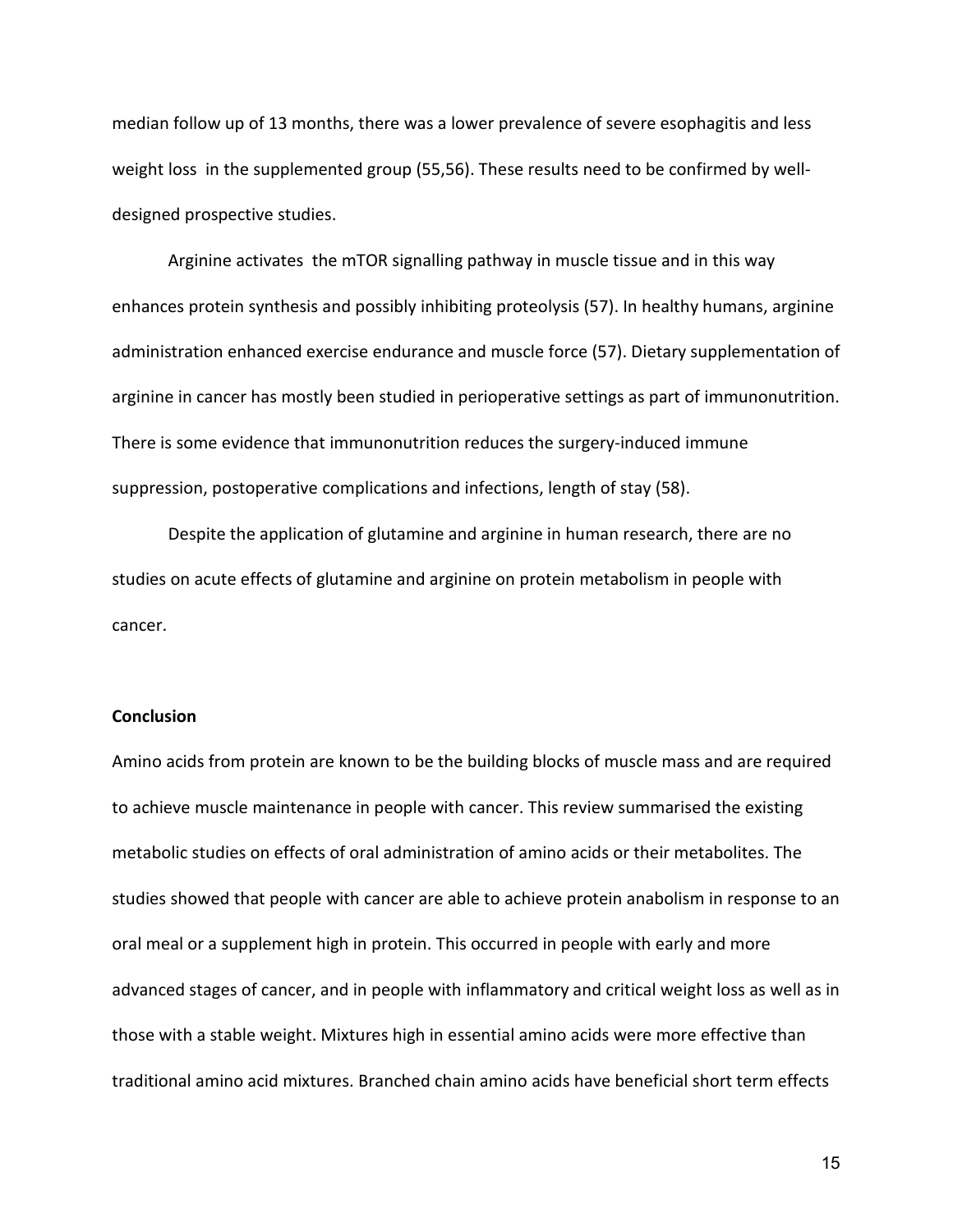on protein metabolism, but more research is needed. This also applies to other nutrients that have been claimed to be anabolic, such as HMB, creatine, and L-carnitine.

The identified studies were small and differed with regard to cancer types, disease stages, inflammatory state, levels of involuntary weight loss and type of oral intervention. We advocate larger acute as well as long term metabolic studies in common types of cancer. In addition, more research is needed on the metabolic effects of other nutrients that are claimed to have positive effects on muscle buildup in people with cancer, such as vitamin D and omega-3 polyunsaturated fatty acids from fish oil. As there could be a synergistic effect of combination supplements, future research should also focus on the effects of a multicomponent approach combining a number of effective nutrients.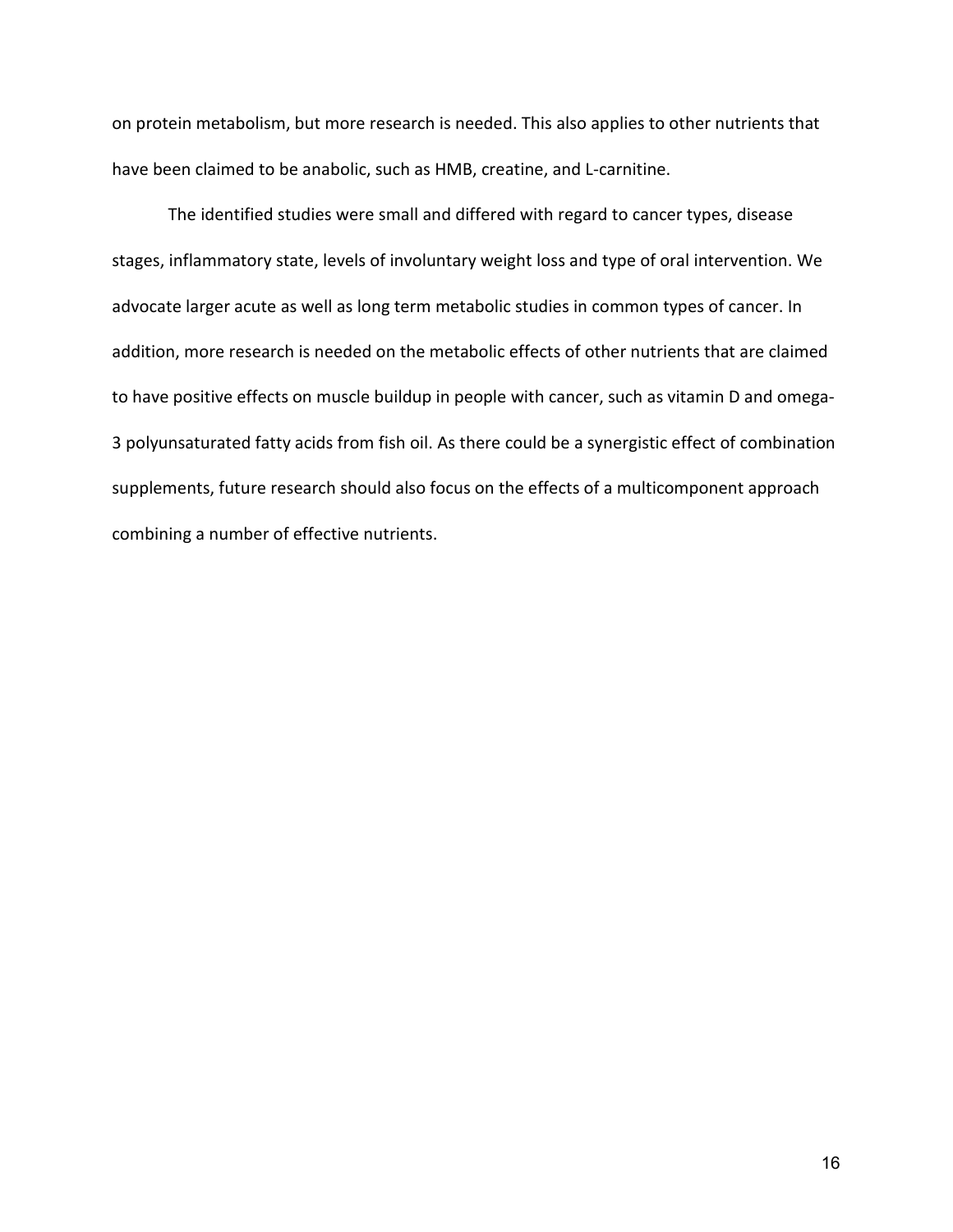#### **References**

- 1. Hébuterne X, Lemarié E, Michallet M, de Montreuil CB, Schneider SM, Goldwasser F. Prevalence of malnutrition and current use of nutrition support in patients with cancer. JPEN J Parenter Enteral Nutr [Internet]. 2014;38(2):196–204. Available from: http://www.ncbi.nlm.nih.gov/pubmed/24748626
- 2. Pamoukdjian F, Bouillet T, Lévy V, Soussan M, Zelek L, Paillaud E. Prevalence and predictive value of pre-therapeutic sarcopenia in cancer patients: A systematic review. Clin Nutr [Internet]. 2017 Jul 13 [cited 2017 Dec 21]; Available from: http://www.ncbi.nlm.nih.gov/pubmed/28734552
- 3. Ryan AM, Power DG, Daly L, Cushen SJ, Ní Bhuachalla Ē, Prado CM. Cancer-associated malnutrition, cachexia and sarcopenia: the skeleton in the hospital closet 40 years later. Proc Nutr Soc [Internet]. 2016 May 20 [cited 2017 Nov 3];75(2):199–211. Available from: http://www.journals.cambridge.org/abstract\_S002966511500419X
- 4. Prado CMM, Baracos VE, McCargar LJ, Reiman T, Mourtzakis M, Tonkin K, et al. Sarcopenia as a determinant of chemotherapy toxicity and time to tumor progression in metastatic breast cancer patients receiving capecitabine treatment. Clin Cancer Res. 2009;
- 5. Martin L, Birdsell L, Macdonald N, Reiman T, Clandinin MT, McCargar LJ, et al. Cancer cachexia in the age of obesity: skeletal muscle depletion is a powerful prognostic factor, independent of body mass index. J Clin Oncol [Internet]. 2013 Apr 20 [cited 2017 Aug 14];31(12):1539–47. Available from: http://ascopubs.org/doi/10.1200/JCO.2012.45.2722
- 6. Hutton JL, Martin L, Field CJ, Wismer W V, Bruera ED, Watanabe SM, et al. Dietary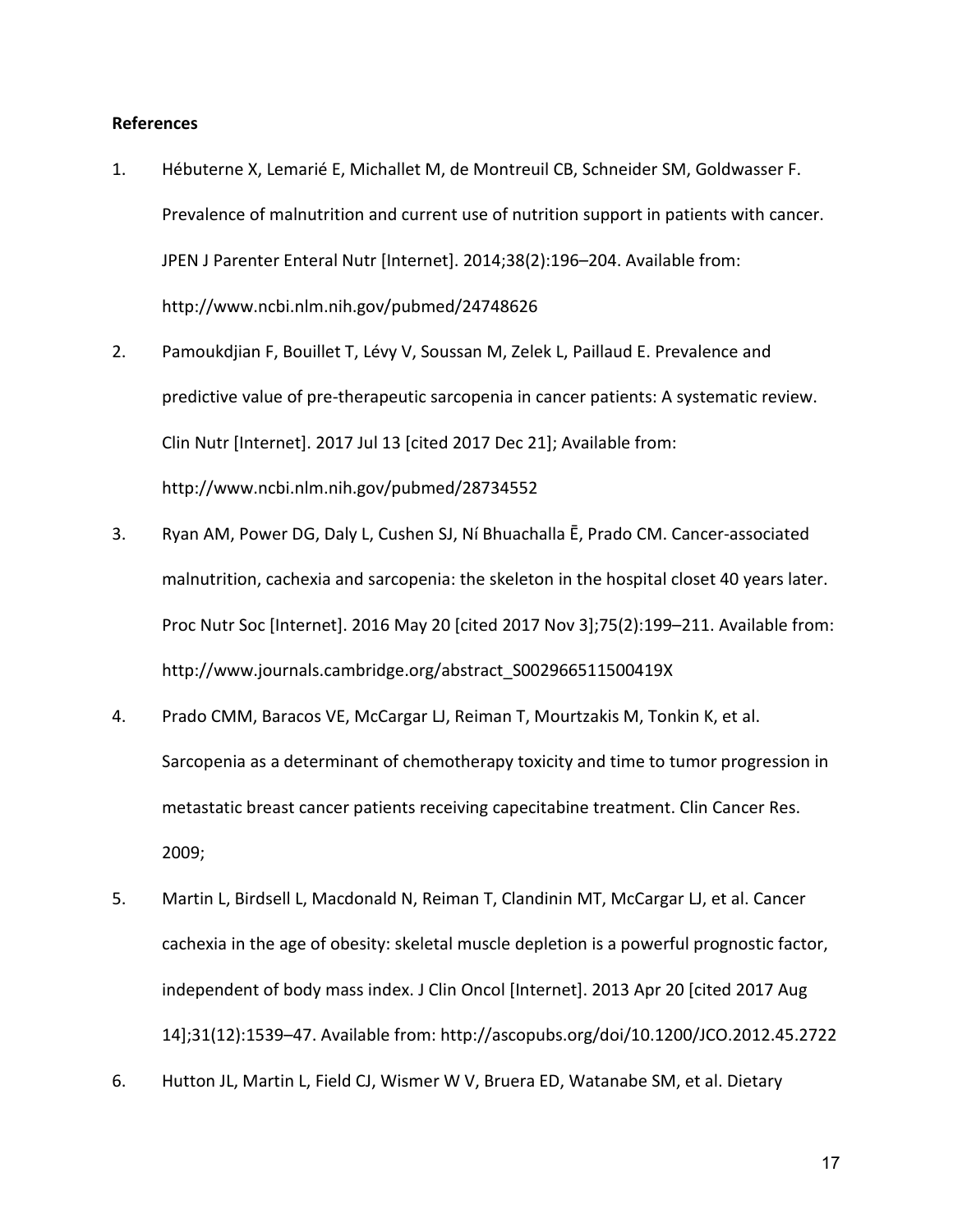patterns in patients with advanced cancer : implications for. Am J Clin Nutr. 2006;84:1163–70.

- 7. Arends J, Bachmann P, Baracos V, Barthelemy N, Bertz H, Bozzetti F, et al. ESPEN guidelines on nutrition in cancer patients. Clin Nutr [Internet]. 2017 Feb [cited 2017 Jun 24];36(1):11–48. Available from: http://linkinghub.elsevier.com/retrieve/pii/S0261561416301819
- 8. Van Der Meij BS, Deutz N, Rodriguez R, Engelen M. Increased amino acid turnover and myofibrillar protein breakdown in advanced cancer are associated with muscle weakness and impaired physical function. Clin Nutr. 2018;
- 9. Paddon-Jones D, Rasmussen BB. Dietary protein recommendations and the prevention of sarcopenia. Curr Opin Clin Nutr Metab Care [Internet]. 2009 Jan [cited 2017 Nov 11];12(1):86–90. Available from:

http://content.wkhealth.com/linkback/openurl?sid=WKPTLP:landingpage&an=00075197 -200901000-00015

- 10. Kim IY, Deutz NEP, Wolfe RR. Update on maximal anabolic response to dietary protein. Clinical Nutrition. 2018.
- 11. de van der Schueren MAE, Laviano A, Blanchard H, Jourdan M, Arends J, Baracos VE. Systematic review and meta-analysis of the evidence for oral nutritional intervention on nutritional and clinical outcomes during chemo(radio)therapy: Current evidence and guidance for design of future trials. Ann Oncol. 2018;29(5):1141–53.
- 12. Fearon K, Strasser F, Anker SD, Bosaeus I, Bruera E, Fainsinger RL, et al. Definition and classification of cancer cachexia: An international consensus. The Lancet Oncology. 2011.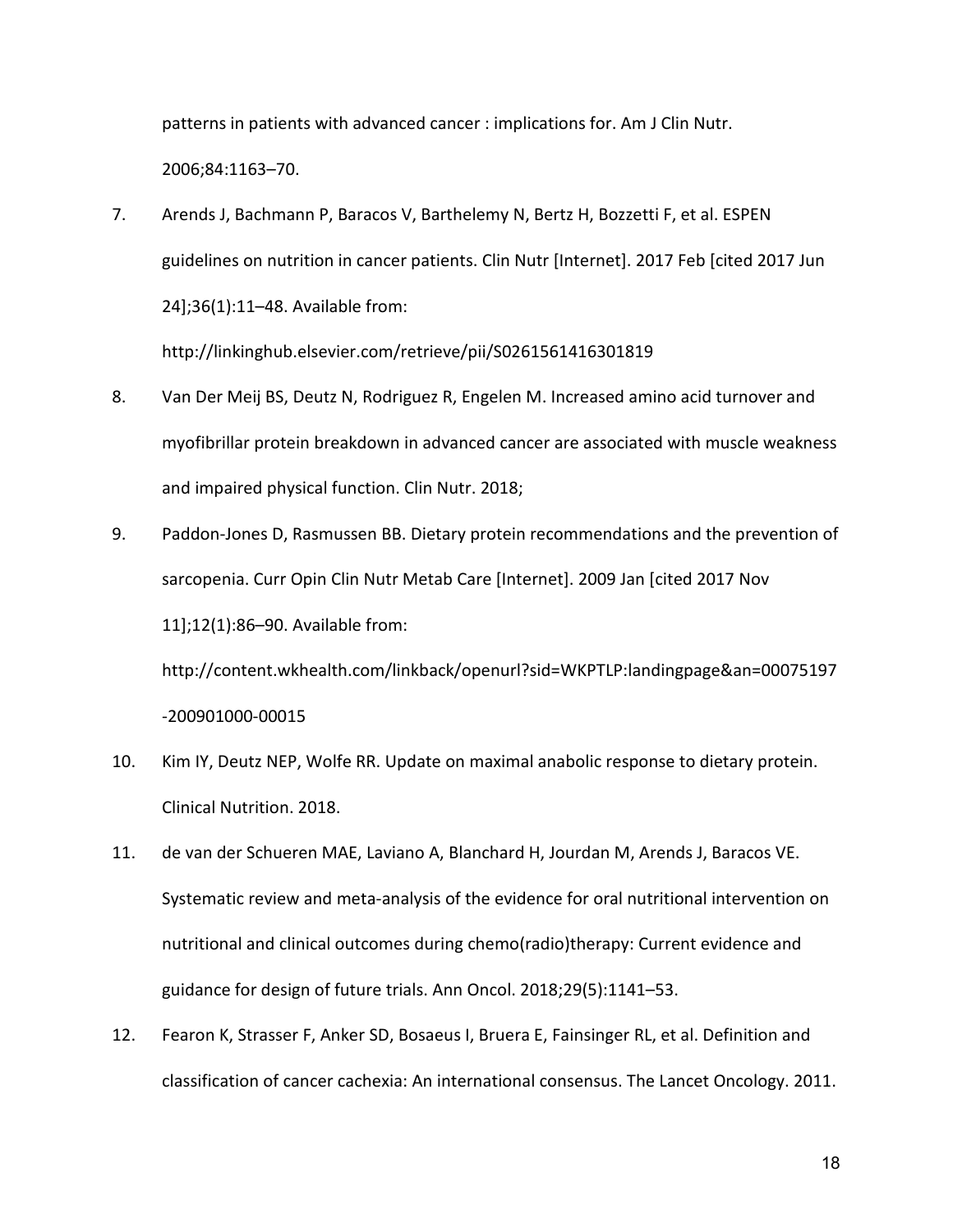- 13. Deutz NEP, Safar A, Schutzler S, Memelink R, Ferrando A, Spencer H, et al. Muscle protein synthesis in cancer patients can be stimulated with a specially formulated medical food. Clin Nutr [Internet]. 2011 Dec [cited 2017 Jun 24];30(6):759–68. Available from: http://linkinghub.elsevier.com/retrieve/pii/S0261561411000975
- 14. Engelen MPKJ, Safar AM, Bartter T, Koeman F, Deutz NEP. High anabolic potential of essential amino acid mixtures in advanced nonsmall cell lung cancer. Ann Oncol Off J Eur Soc Med Oncol [Internet]. 2015 Sep [cited 2017 Jun 24];26(9):1960–6. Available from: https://academic.oup.com/annonc/article-lookup/doi/10.1093/annonc/mdv271
- 15. Cramer JT, Cruz-Jentoft AJ, Landi F, Hickson M, Zamboni M, Pereira SL, et al. Impacts of High-Protein Oral Nutritional Supplements Among Malnourished Men and Women with Sarcopenia: A Multicenter, Randomized, Double-Blinded, Controlled Trial. J Am Med Dir Assoc. 2016;
- 16. Deutz NE, Matheson EM, Matarese LE, Luo M, Baggs GE, Nelson JL, et al. Readmission and mortality in malnourished, older, hospitalized adults treated with a specialized oral nutritional supplement: A randomized clinical trial. Clinical Nutrition. 2015;
- 17. Schiessel DL, Baracos VE. Barriers to cancer nutrition therapy: excess catabolism of muscle and adipose tissues induced by tumour products and chemotherapy. Proc Nutr Soc. 2018;
- 18. Jonker R, Deutz NE, Erbland ML, Anderson PJ, Engelen MP. Effectiveness of essential amino acid supplementation in stimulating whole body net protein anabolism is comparable between COPD patients and healthy older adults. Metabolism. 2017;
- 19. Dillon EL, Volpi E, Wolfe RR, Sinha S, Sanford AP, Arrastia CD, et al. Amino acid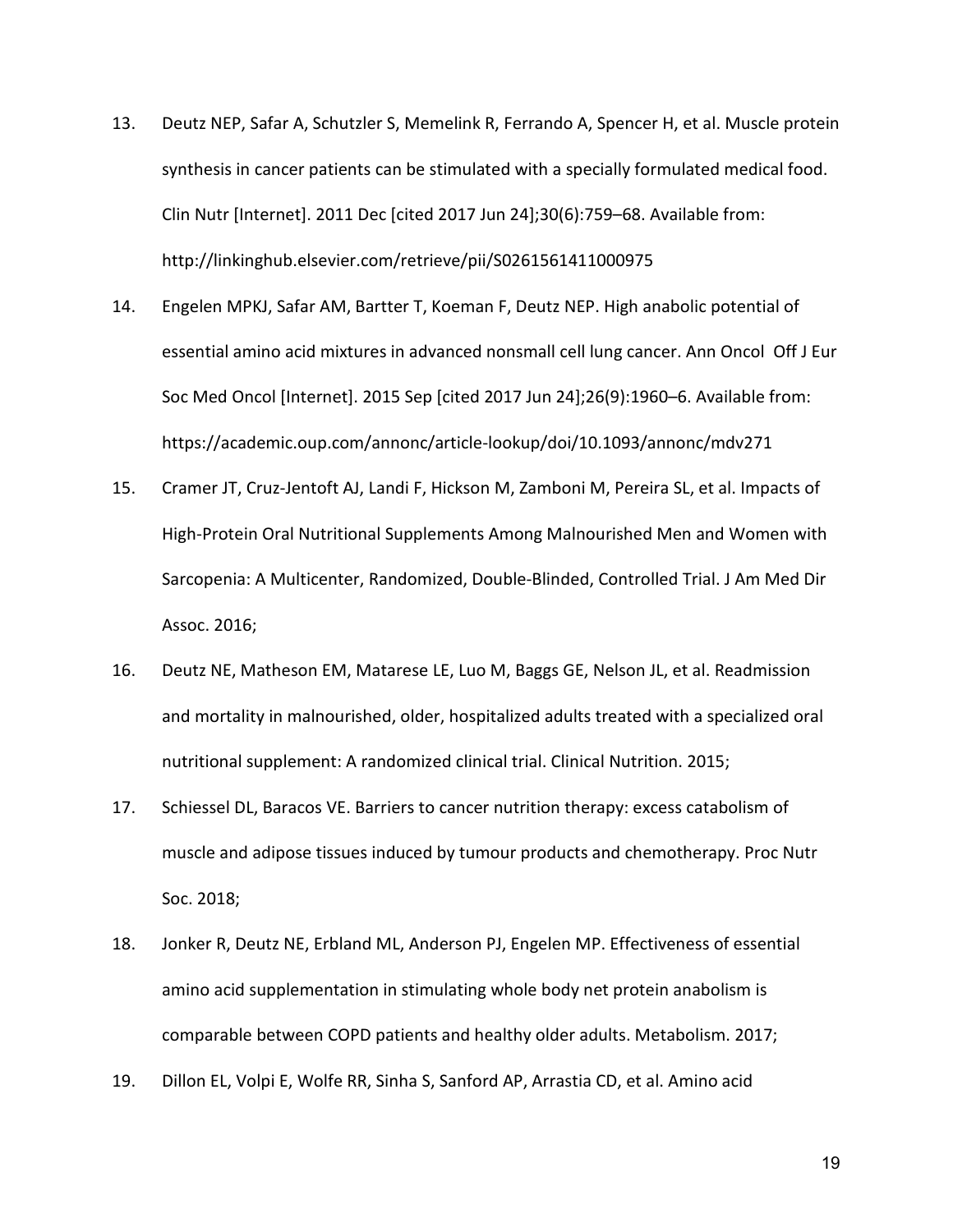metabolism and inflammatory burden in ovarian cancer patients undergoing intense oncological therapy. Clin Nutr. 2007;26(6):736–43.

- 20. Barber MD, Fearon KC, McMillan DC, Slater C, Ross JA, Preston T. Liver export protein synthetic rates are increased by oral meal feeding in weight-losing cancer patients. Am J Physiol Endocrinol Metab. 2000;
- 21. van Dijk DP, van de Poll MC, Moses AG, Preston T, Olde Damink SW, Rensen SS, et al. Effects of oral meal feeding on whole body protein breakdown and protein synthesis in cachectic pancreatic cancer patients. J Cachexia Sarcopenia Muscle [Internet]. 2015 Sep [cited 2017 May 2];6(3):212–21. Available from:

http://doi.wiley.com/10.1002/jcsm.12029

- 22. Engelen MPKJ, Klimberg VS, Allasia A, Deutz NE. Presence of early stage cancer does not impair the early protein metabolic response to major surgery. J Cachexia Sarcopenia Muscle [Internet]. 2017 Jan 16 [cited 2017 May 2]; Available from: http://doi.wiley.com/10.1002/jcsm.12173
- 23. Glass RE, Fern EB, Garlick PJ. Whole-body protein turnover before and after resection of colorectal tumours. Clin Sci. 1983;
- 24. Melville S, McNurlan MA, Calder AG, Garlick PJ. Increased Protein Turnover Despite Normal Energy Metabolism and Responses to Feeding in Patients with Lung Cancer. Cancer Res. 1990;
- 25. Emery PW, Edwards RH, Rennie MJ, Souhami RL, Halliday D. Protein synthesis in muscle measured in vivo in cachectic patients with cancer. Br Med J (Clin Res Ed) [Internet]. 1984 Sep 8 [cited 2017 Jun 24];289(6445):584–6. Available from: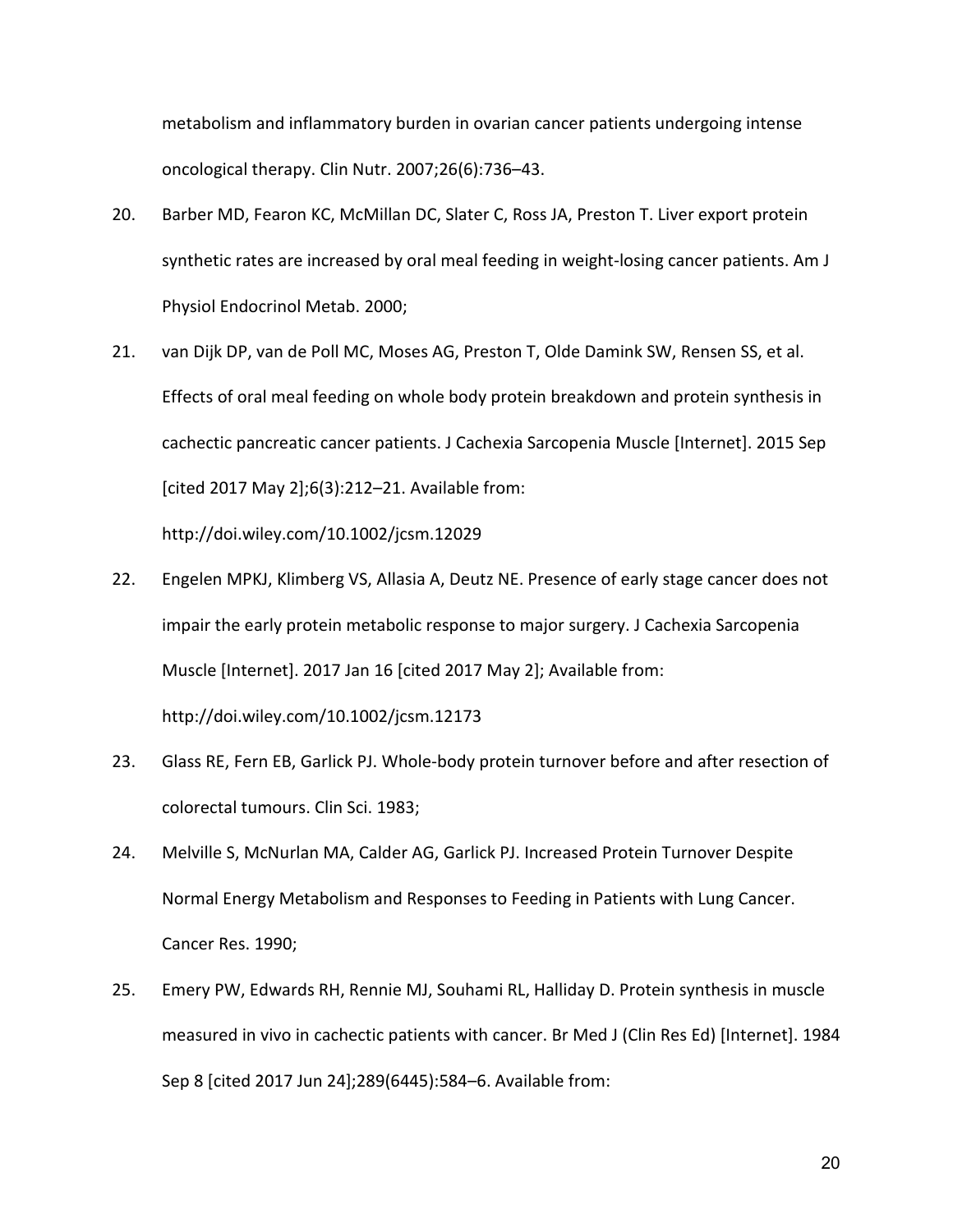http://www.ncbi.nlm.nih.gov/pubmed/6087973

- 26. Eley HL, Russell ST, Tisdale MJ. Effect of branched-chain amino acids on muscle atrophy in cancer cachexia. Biochem J. 2008;
- 27. Ventrucci G, Mello MAR, Gomes-Marcondes MCC. Proteasome activity is altered in skeletal muscle tissue of tumour-bearing rats fed a leucine-rich diet. Endocr Relat Cancer. 2004;
- 28. Ventrucci G, Mello MAR, Gomes-Marcondes MCC. Leucine-rich diet alters the eukaryotic translation initiation factors expression in skeletal muscle of tumour-bearing rats. BMC Cancer. 2007;
- 29. Peters SJ, Van Helvoort A, Kegler D, Argilès JM, Luiking YC, Laviano A, et al. Dosedependent effects of leucine supplementation on preservation of muscle mass in cancer cachectic mice. Oncol Rep. 2011;26(1):247–54.
- 30. Cruz B, Oliveira A, Gomes-Marcondes MCC. L-leucine dietary supplementation modulates muscle protein degradation and increases pro-inflammatory cytokines in tumour-bearing rats. Cytokine. 2017;
- 31. Yamanaka H, Kanemaki T, Tsuji M, Kise Y, Hatano T, Hioki K, et al. Branched-chain amino acid-supplemented nutritional support after gastrectomy for gastric cancer with special reference to plasma amino acid profiles. Nutrition. 1990;
- 32. Tayek JA, Bistrian BR, Hehir DJ, Martin R, Moldawer LL, Blackburn GL. Improved protein kinetics and albumin synthesis by branched chain amino acid-enriched total parenteral nutrition in cancer cachexia: A prospective randomized crossover trial. Cancer. 1986;
- 33. Cangiano C, Laviano A, Meguid MM, Mulieri M, Conversano L, Preziosa I, et al. Effects of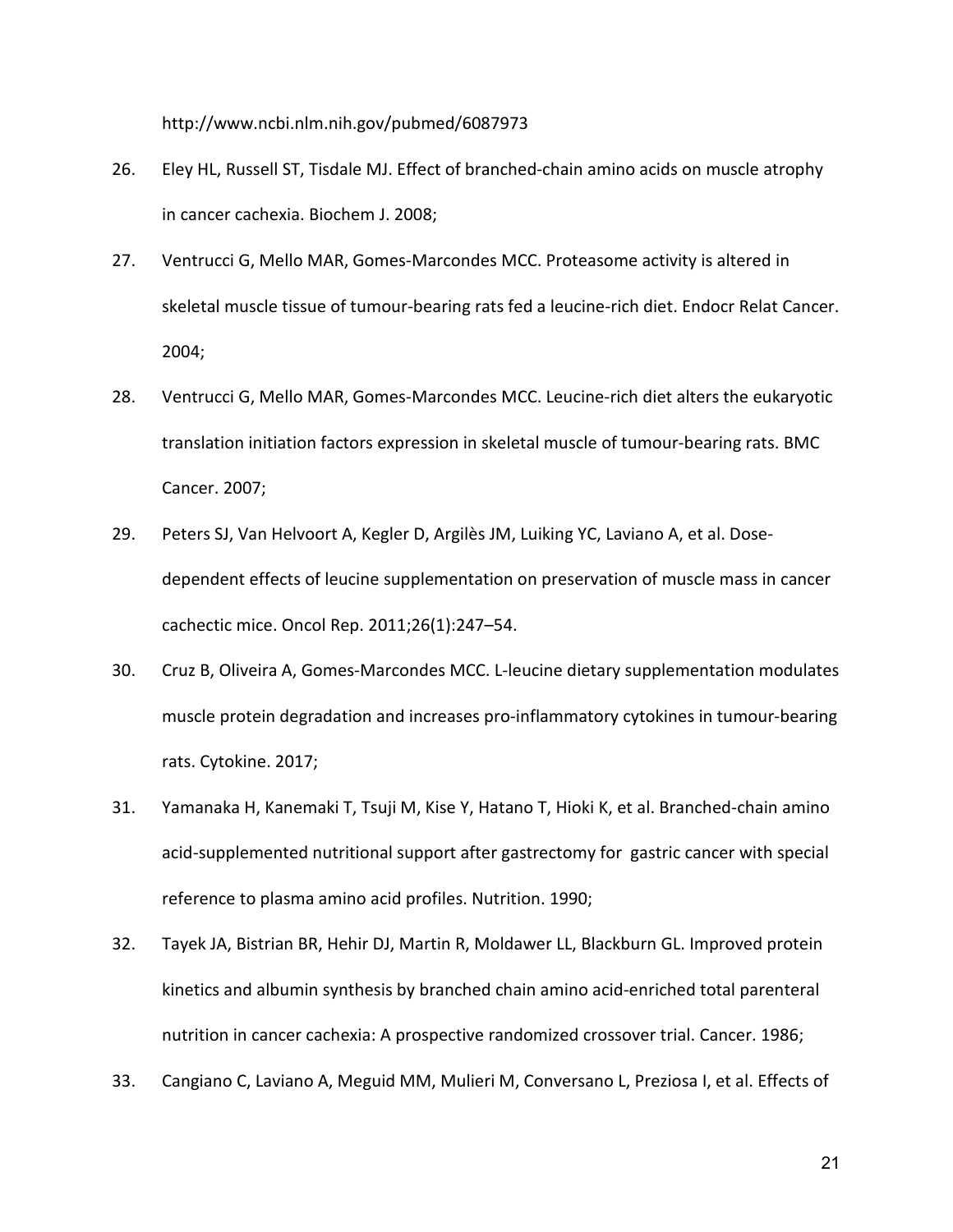administration of oral branched-chain amino acids on anorexia and caloric intake in cancer patients. J Natl Cancer Inst. 1996;

- 34. Aversa Z, Costelli P, Muscaritoli M. Cancer-induced muscle wasting: latest findings in prevention and treatment. Ther Adv Med Oncol [Internet]. 2017 May 8 [cited 2017 Nov 3];9(5):369–82. Available from: http://www.ncbi.nlm.nih.gov/pubmed/28529552
- 35. Sanz-Paris A, Camprubi-Robles M, Lopez-Pedrosa JM, Pereira SL, Rueda R, Ballesteros-Pomar MD, et al. Role of Oral Nutritional Supplements Enriched with B-hydroxy-B-Methylbutyrate in Maintaining Muscle Function and Improving Clinical Outcomes in Various Clinical Settings. J Nutr Heal Aging. 2018;22(6):664–75.
- 36. Mirza KA, Pereira SL, Voss AC, Tisdale MJ. Comparison of the anticatabolic effects of leucine and Ca-β-hydroxy-β-methylbutyrate in experimental models of cancer cachexia. Nutrition. 2014;
- 37. Smith HJ, Wyke SM, Tisdale MJ. Mechanism of the attenuation of proteolysis-inducing factor stimulated protein degradation in muscle by β-hydroxy-β-methylbutyrate. Cancer Res. 2004;
- 38. Berton L, Bano G, Carraro S, Veronese N, Pizzato S, Bolzetta F, et al. Effect of oral betahydroxy-beta-methylbutyrate (HMB) supplementation on physical performance in healthy old women over 65 years: An open label randomized controlled trial. PLoS One. 2015;
- 39. De Luis DA, Izaola O, Bachiller P, Perez Castrillon J. Effect on Quality of Life and Handgrip Strength By Dynamometry of an Enteral Specific Suplements With Beta-Hydroxy-Beta-Methylbutyrate and Vitamin D in Elderly Patients. Nutr Hosp. 2015;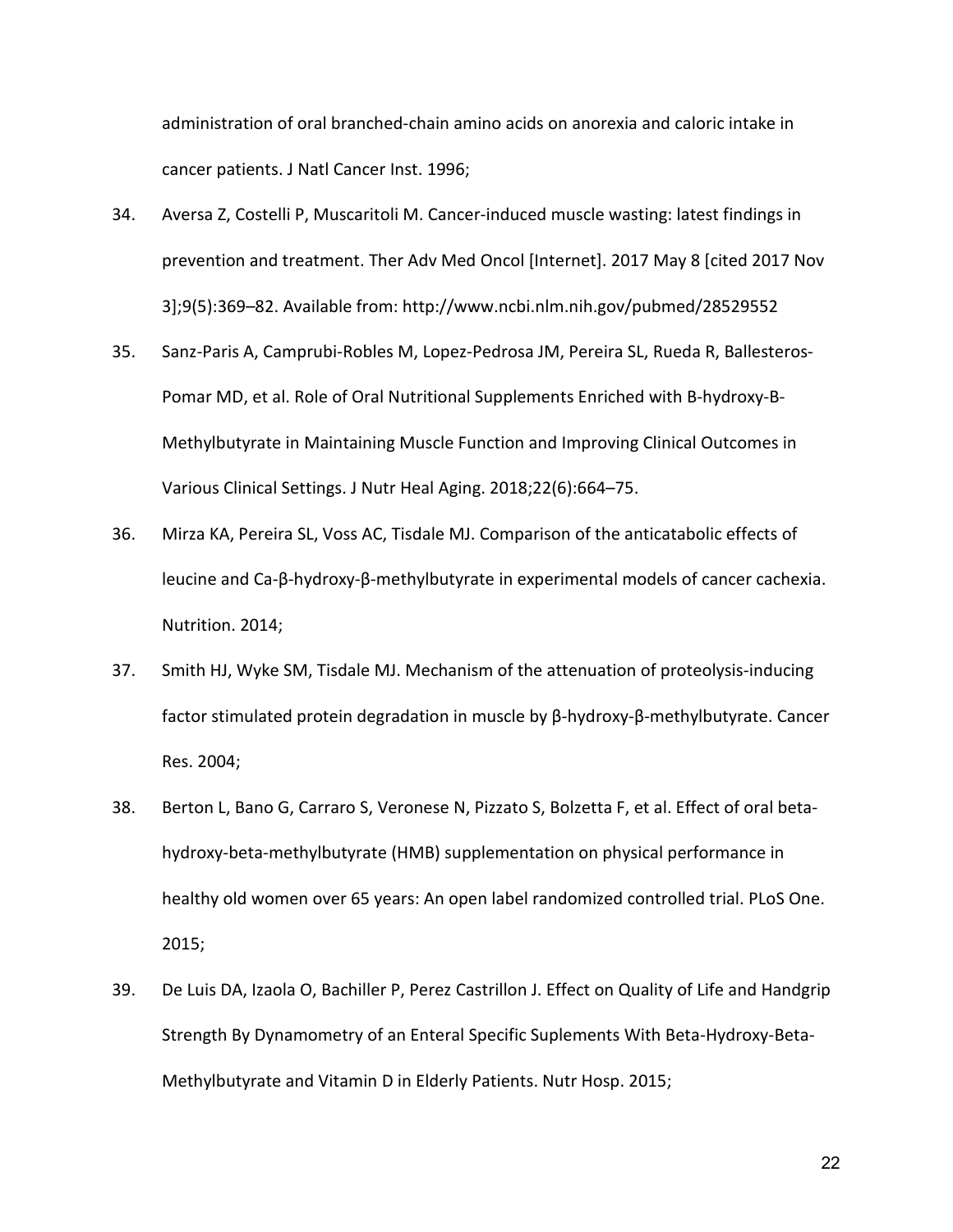- 40. May PE, Barber A, D'Olimpio JT, Hourihane A, Abumrad NN. Reversal of cancer-related wasting using oral supplementation with a combination of beta-hydroxy-betamethylbutyrate, arginine, and glutamine. Am J Surg [Internet]. 2002 Apr [cited 2017 Jun 24];183(4):471–9. Available from: http://www.ncbi.nlm.nih.gov/pubmed/11975938
- 41. Berk L, James J, Schwartz A, Hug E, Mahadevan A, Samuels M, et al. A randomized, double-blind, placebo-controlled trial of a β-hydroxyl β-methyl butyrate, glutamine, and arginine mixture for the treatment of cancer cachexia (RTOG 0122). Support Care Cancer. 2008;
- 42. Wada N, Kurokawa Y, Tanaka K, Miyazaki Y, Makino T, Takahashi T, et al. Perioperative Nutritional Support With Beta-hydroxy-beta-methylbutyrate, Arginine, and Glutamine in Surgery for Abdominal Malignancies. Wounds a Compend Clin Res Pract. 2018;
- 43. de Campos-Ferraz PL, Andrade I, das Neves W, Hangai I, Alves CRR, Lancha AH. An overview of amines as nutritional supplements to counteract cancer cachexia. Journal of Cachexia, Sarcopenia and Muscle. 2014.
- 44. Smith RN, Agharkar AS, Gonzales EB. A review of creatine supplementation in age-related diseases: more than a supplement for athletes. F1000Research. 2014;
- 45. Norman K, Stübler D, Baier P, Schütz T, Ocran K, Holm E, et al. Effects of creatine supplementation on nutritional status, muscle function and quality of life in patients with colorectal cancer-A double blind randomised controlled trial. Clin Nutr. 2006;
- 46. Jatoi A, Steen PD, Atherton PJ, Moore DF, Rowland KM, Le-Lindqwister NA, et al. A double-blind, placebo-controlled randomized trial of creatine for the cancer anorexia/weight loss syndrome (N02C4): An Alliance trial. Ann Oncol. 2017;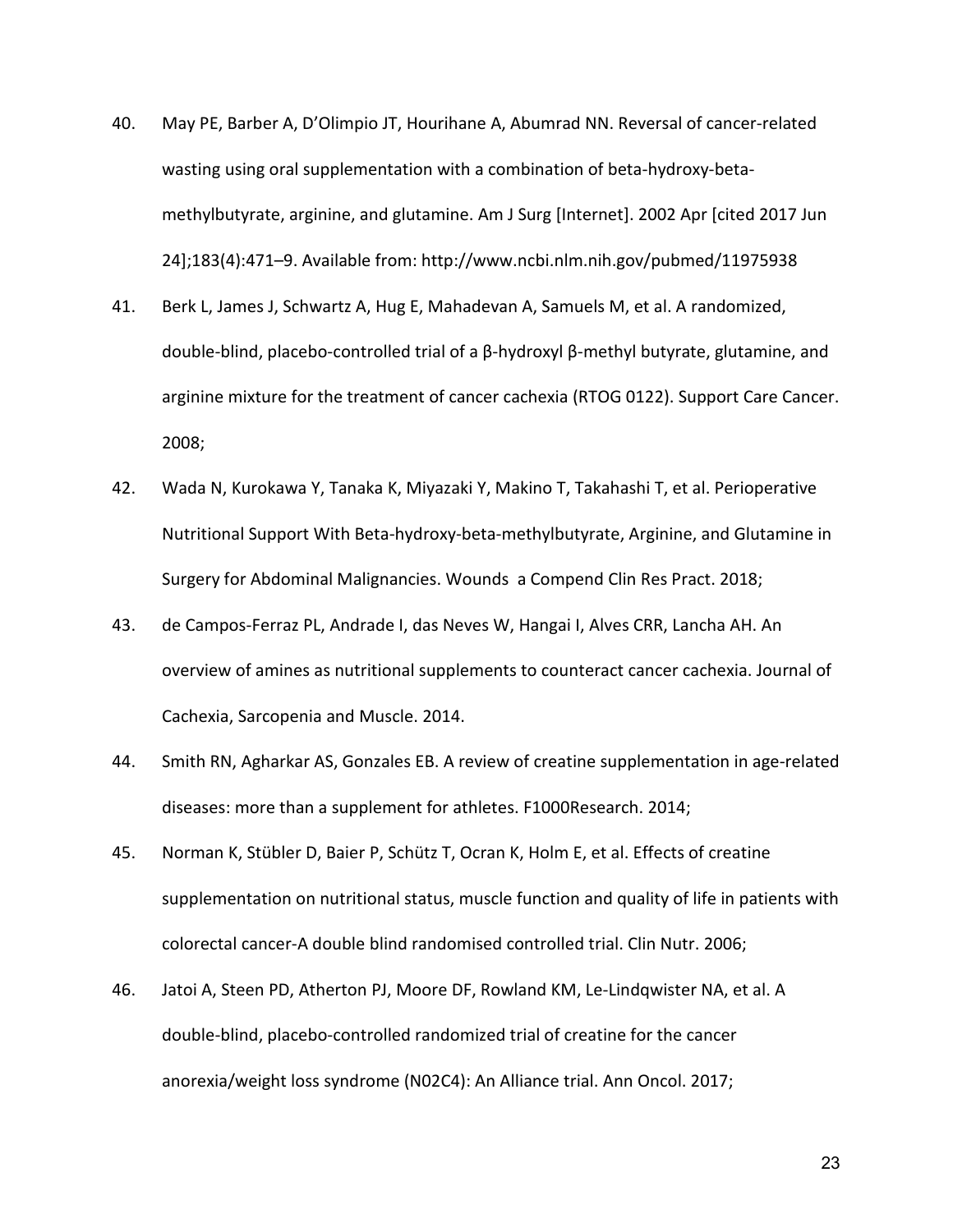- 47. Szefel J, Kruszewski WJ, Ciesielski M, Szajewski M, Kawecki K, Aleksandrowicz-Wrona E, et al. L-carnitine and cancer cachexia. I. L-carnitine distribution and metabolic disorders in cancer cachexia. Oncol Rep. 2012;
- 48. Kraft M, Kraft K, Gärtner S, Mayerle J, Simon P, Weber E, et al. L-Carnitinesupplementation in advanced pancreatic cancer (CARPAN) - A randomized multicentre trial. Nutr J. 2012;
- 49. Gramignano G, Lusso MR, Madeddu C, Massa E, Serpe R, Deiana L, et al. Efficacy of lcarnitine administration on fatigue, nutritional status, oxidative stress, and related quality of life in 12 advanced cancer patients undergoing anticancer therapy. Nutrition. 2006;
- 50. Mantovani G. Randomised phase III clinical trial of 5 different arms of treatment on 332 patients with cancer cachexia. Eur Rev Med Pharmacol Sci. 2010;
- 51. Izgüt-Uysal VN, Aǧaç A, Derin N. Effect of L-carnitine on carrageenan-induced inflammation in aged rats. Gerontology. 2003;
- 52. Miguel-Carrasco JL, Mate A, Monserrat MT, Arias JL, Aramburu O, Vázquez CM. The role of inflammatory markers in the cardioprotective effect of L-carnitine in L-NAME-induced hypertension. Am J Hypertens. 2008;
- 53. Luiking YC, Engelen MPKJ, Deutz NEP. Regulation of nitric oxide production in health and disease. Current Opinion in Clinical Nutrition and Metabolic Care. 2010.
- 54. Ziegler TR. Glutamine Supplementation in Cancer Patients Receiving Bone Marrow Transplantation and High Dose Chemotherapy. J Nutr. 2018;
- 55. Mohan A, Poulose R, Kulshreshtha I, Chautani AM, Madan K, Hadda V, et al. High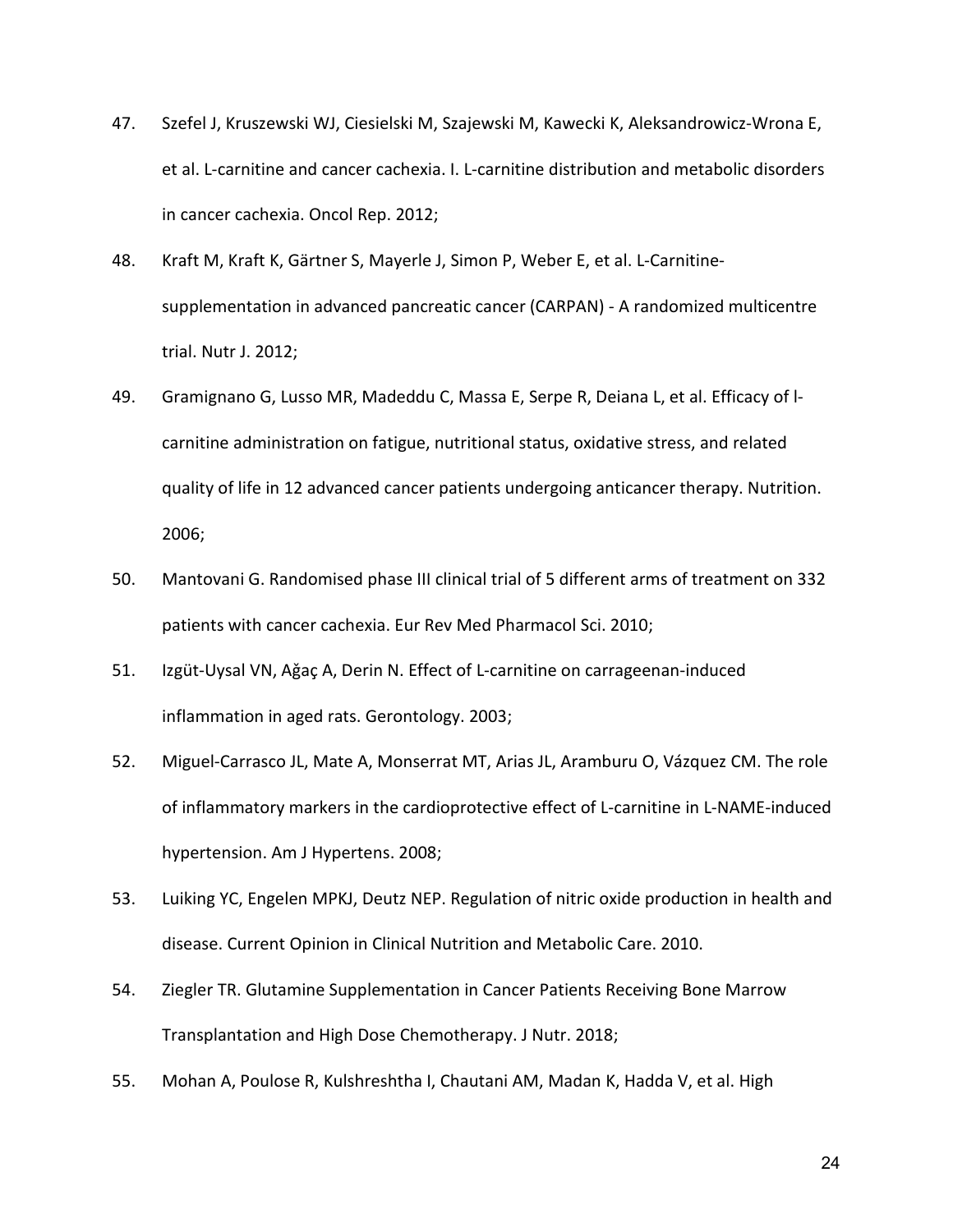prevalence of malnutrition and deranged relationship between energy demands and food intake in advanced non-small cell lung cancer. Eur J Cancer Care (Engl) [Internet]. 2016 Apr 21 [cited 2016 Oct 10]; Available from:

http://www.ncbi.nlm.nih.gov/pubmed/27099023

- 56. Gul K, Mehmet K, Meryem A. The effects of oral glutamine on clinical and survival outcomes of non-small cell lung cancer patients treated with chemoradiotherapy. Clin Nutr. 2017;36(4):1022–8.
- 57. Wu G, Bazer FW, Davis TA, Kim SW, Li P, Marc Rhoads J, et al. Arginine metabolism and nutrition in growth, health and disease. Amino Acids. 2009.
- 58. Probst P, Ohmann S, Klaiber U, Hüttner FJ, Billeter AT, Ulrich A, et al. Meta-analysis of immunonutrition in major abdominal surgery. British Journal of Surgery. 2017.
- 59. Engelen MPKJ, Deutz NEP. Is β-hydroxy β-methylbutyrate an effective anabolic agent to improve outcome in older diseased populations? Current Opinion in Clinical Nutrition and Metabolic Care. 2018.
- 60. Chilibeck P, Kaviani M, Candow D, Zello GA. Effect of creatine supplementation during resistance training on lean tissue mass and muscular strength in older adults: a metaanalysis. Open Access J Sport Med. 2017;
- 61. Maddocks M, Hopkinson J, Conibear J, Reeves A, Shaw C, Fearon KCH. Practical multimodal care for cancer cachexia. Current Opinion in Supportive and Palliative Care. 2016.
- 62. O'Bryan K, Doering T, Morton R, VG C, SM P, GR C. Do multi-ingredient protein supplements augment resistance training-induced gains in skeletal muscle mass and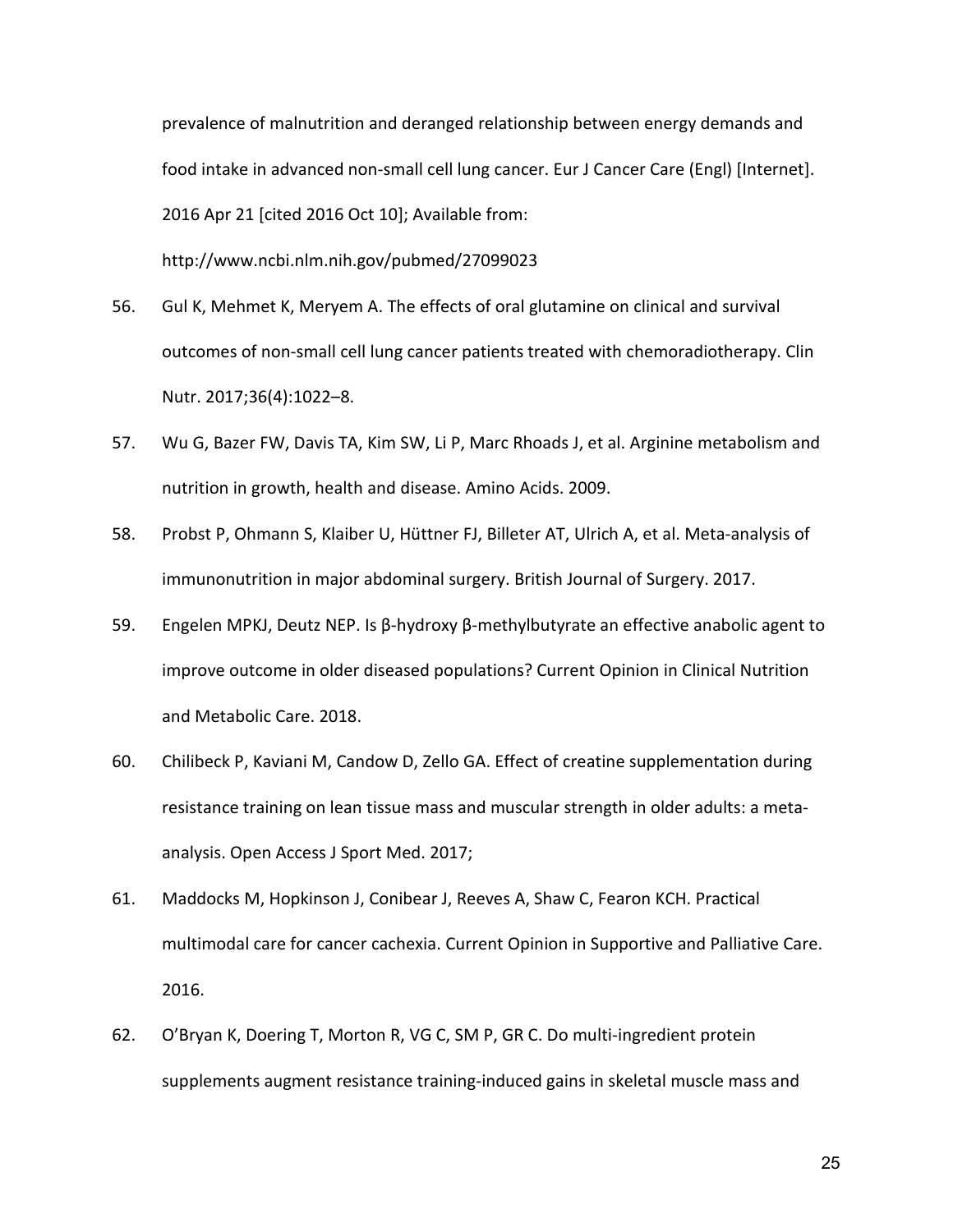strength? A systematic review and meta-analysis of 35 trials. Br J Sport Med. 2019;Mar 1.

- 63. Gil Á, Plaza-Diaz J, Mesa MD. Vitamin D: Classic and Novel Actions. Ann Nutr Metab. 2018;
- 64. Hoffer LJ, Robitaille L, Swinton N, Agulnik J, Cohen V, Small D, et al. Appropriate Vitamin D loading regimen for patients with advanced lung cancer. Nutr J. 2016;
- 65. Fakih MG, Trump DL, Johnson CS, Tian L, Muindi J, Sunga AY. Chemotherapy is linked to severe vitamin D deficiency in patients with colorectal cancer. Int J Colorectal Dis. 2009;
- 66. Lips P, Binkley N, Pfeifer M, Recker R, Samanta S, Cohn DA, et al. Once-weekly dose of 8400 IU vitamin D3 compared with placebo: Effects on neuromuscular function and tolerability in older adults with vitamin D insufficiency. Am J Clin Nutr. 2010;
- 67. Chanet A, Verlaan S, Salles J, Giraudet C, Patrac V, Pidou V, et al. Supplementing Breakfast with a Vitamin D and Leucine–Enriched Whey Protein Medical Nutrition Drink Enhances Postprandial Muscle Protein Synthesis and Muscle Mass in Healthy Older Men. J Nutr. 2017;
- 68. Murphy RA, Yeung E, Mazurak VC, Mourtzakis M. Influence of eicosapentaenoic acid supplementation on lean body mass in cancer cachexia. British Journal of Cancer. 2011.
- 69. Ries A, Trottenberg P, Elsner F, Stiel S, Haugen D, Kaasa S, et al. A systematic review on the role of fish oil for the treatment of cachexia in advanced cancer: An EPCRC cachexia guidelines project. Palliative Medicine. 2012.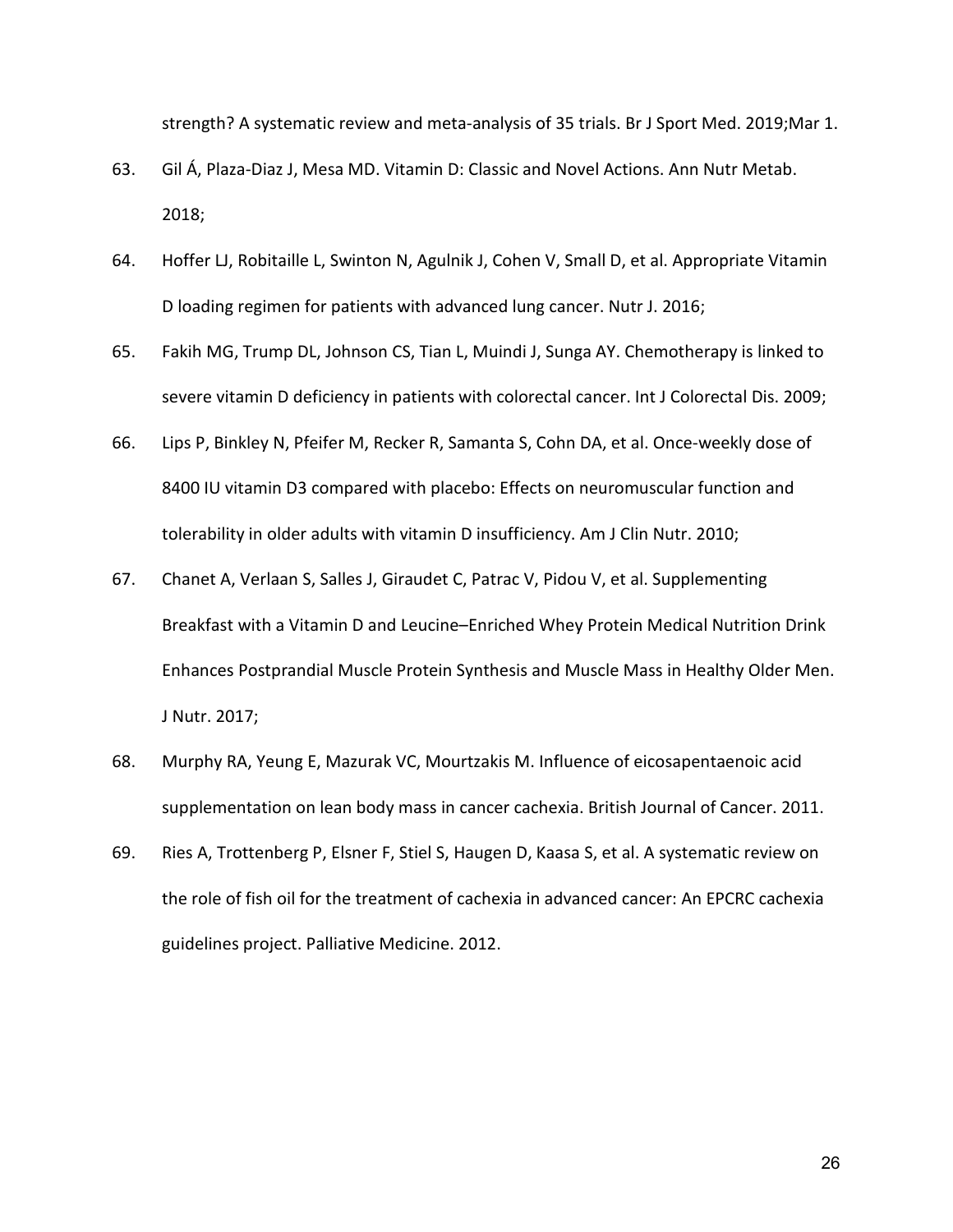**Table 1 Amino acid kinetic studies assessing Protein Synthesis in response to oral feeding in patients with cancer**

| Study<br>Design                      | <b>Cancer Type</b>                                      | Nutritional status /<br><b>Systemic inflammation</b>                                                                                                                                                                                             | <b>Study Design</b>                                                                                                                                             | <b>Type of Oral</b><br><b>Feeding</b>                                                                                                                                                                                                               | <b>Results</b>                                                                                                                                                                                                                                                                                                                                                                                                                                                                                                                                                                          | <b>PS</b>                |  |
|--------------------------------------|---------------------------------------------------------|--------------------------------------------------------------------------------------------------------------------------------------------------------------------------------------------------------------------------------------------------|-----------------------------------------------------------------------------------------------------------------------------------------------------------------|-----------------------------------------------------------------------------------------------------------------------------------------------------------------------------------------------------------------------------------------------------|-----------------------------------------------------------------------------------------------------------------------------------------------------------------------------------------------------------------------------------------------------------------------------------------------------------------------------------------------------------------------------------------------------------------------------------------------------------------------------------------------------------------------------------------------------------------------------------------|--------------------------|--|
|                                      | Oral amino acids                                        |                                                                                                                                                                                                                                                  |                                                                                                                                                                 |                                                                                                                                                                                                                                                     |                                                                                                                                                                                                                                                                                                                                                                                                                                                                                                                                                                                         |                          |  |
| Dillon<br>2007<br><b>ORAL</b><br>AA  | Ovarian (stage<br>$IIIC)$ (n=6)                         | Weight loss: >10% in<br>n=6 (100%)<br>BMI: 22.0 ± 3 kg/m <sup>2</sup><br>CRP: $7.7 \pm$ ng/mL<br>> 6 months post<br>surgery                                                                                                                      | - n=8 healthy older<br>controls<br>- Primed continuous<br>IV of labeled PHE<br>(prime: 2 µmol/kg,<br>cont: 0.05<br>umol/kg/min)                                 | - 40 g amino<br>acids (18 g EAA<br>and 22 g non-<br>EAA)<br>Boluses (30 mL)<br>every 10<br>minutes for 3 h<br>(total: 540 mL)<br>Amount of AA<br>resembling<br>meat protein<br>(based on Volpi,<br><b>ACJN 2003)</b>                                | Skeletal muscle TNF-alpha, IL-6, NF-kB<br>$\overline{\phantom{a}}$<br>were elevated.<br>Muscle fractional synthesis rate<br>$\blacksquare$<br>increased significantly<br>Protein breakdown remained unchanged<br>PHE balance improved<br>AA were capable of stimulating muscle<br>protein synthesis                                                                                                                                                                                                                                                                                     | <b>MPS</b><br><b>FSR</b> |  |
| Engelen<br>2015<br><b>ORAL</b><br>AA | NSCLC,<br>advanced<br>(stage III and<br>IV)<br>$(n=13)$ | Weight loss: >5%<br>$\overline{\phantom{a}}$<br>weight loss in 3-6<br>months in n=5 (38%)<br>BMI: $26.5 \pm 1.1$ kg/m <sup>2</sup><br>$\overline{\phantom{a}}$<br>$CRP: 9.8 \pm 3.7$ mg/l<br>$\blacksquare$<br>> 4 wks after cancer<br>treatment | - n=11 healthy age-<br>matched controls<br>- Randomized,<br>double-blind,<br>crossover design<br>- Primed, constant,<br>continuous IV of<br>labeled PHE and TYR | 250 ml non-<br>caloric soft-<br>drink $w L^{-15}N$<br>PHE with 30 g<br>maltodextrin<br>$E: 14g$ of free<br>EAA with high<br>leucine levels<br>(EAA/leucine)<br>C: 14g<br>balanced amino<br>acid mixture<br>with EAA + non-<br>EAA (whey<br>protein) | - Postabsorptive PS and PB comparable in<br>cancer and controls<br>- PS and net protein anabolism > after<br>intake of EAA/leucine than C mixture (P <<br>0.001) in cancer and healthy subjects<br>- Significant correlation between net<br>protein anabolism and dietary EAA intake<br>and EAA appearance in systemic<br>circulation in cancer and health.<br>- Presence of muscle or recent weight loss,<br>systemic inflammatory response, or<br>length of survival did not influence this<br>relationship.<br>- High leucine levels in EAA/leucine<br>mixture: no anabolic benefit. | <b>WB</b>                |  |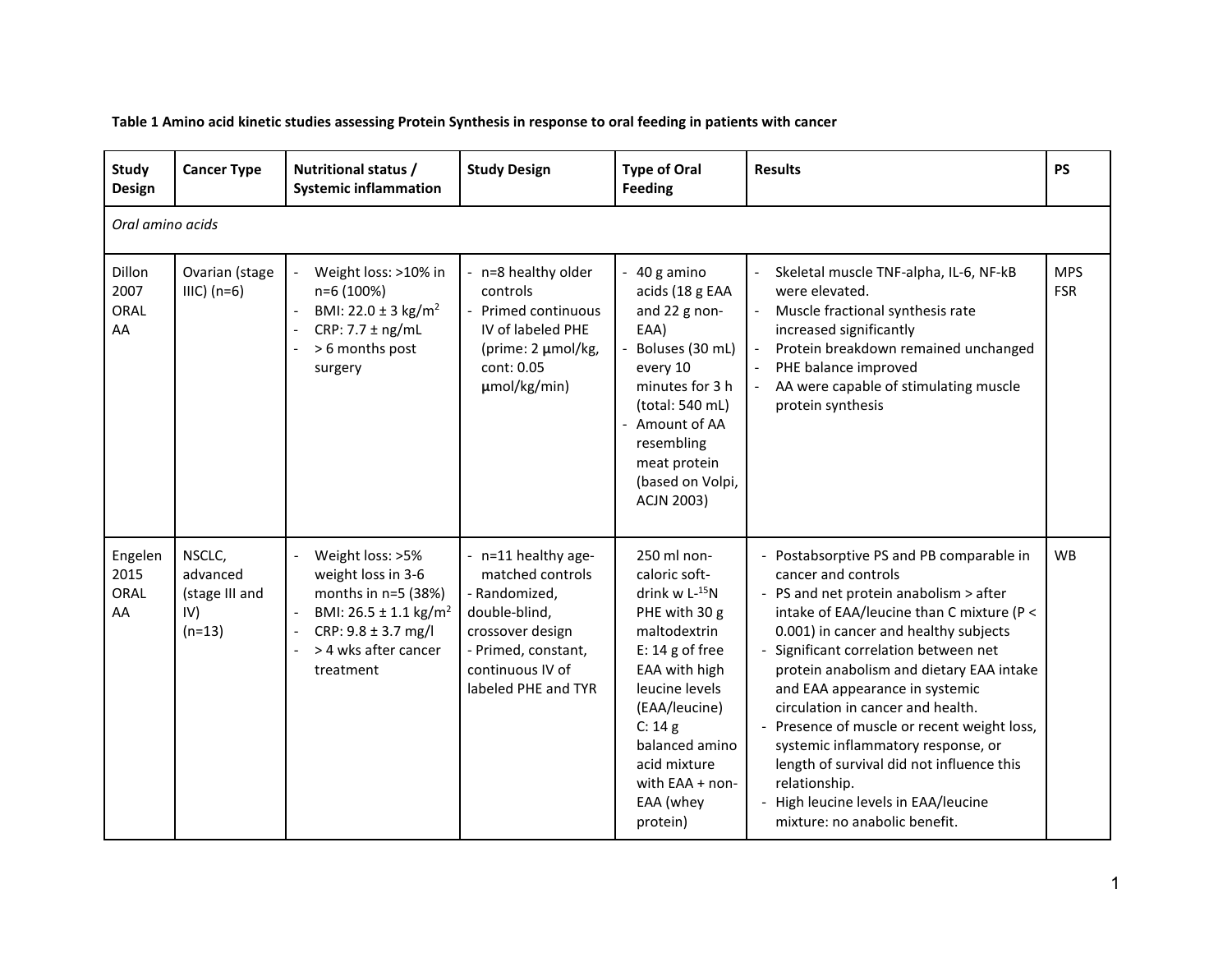| ONS                              |                                             |                                                                                                                                                                                                                                |                                                                                                                                                                                                  |                                                                                                                                                                                                                                                                                                                                            |                                                                                                                                                                                                                                                                                                                                                                                                                                                                               |                          |
|----------------------------------|---------------------------------------------|--------------------------------------------------------------------------------------------------------------------------------------------------------------------------------------------------------------------------------|--------------------------------------------------------------------------------------------------------------------------------------------------------------------------------------------------|--------------------------------------------------------------------------------------------------------------------------------------------------------------------------------------------------------------------------------------------------------------------------------------------------------------------------------------------|-------------------------------------------------------------------------------------------------------------------------------------------------------------------------------------------------------------------------------------------------------------------------------------------------------------------------------------------------------------------------------------------------------------------------------------------------------------------------------|--------------------------|
| Barber<br>2000<br><b>ORAL NS</b> | Pancreatic<br>$(n=8)$                       | Weight loss: 18.9<br>$(12.7 - 37.5)$<br>BMI: N/A<br>CRP: N/A, IL-6: E: 7.4<br>$(3.5 - 32.3)$ vs. C: 1.8<br>$(1.0 - 3.0)$ pg/ml<br>(P<0.005)<br>> 4 wks after cancer<br>treatment                                               | - n=6 healthy<br>controls<br>- After 2 hours of<br>feeding: 2 hours of<br>IV $[{}^2H_5]$ -PHE or<br>$[{}^{2}H_{8}]$ -PHE                                                                         | Oral nutritional<br>supplement (1/12<br>of energy<br>requirements<br>(13% protein) on<br>an hourly basis<br>over 4 h                                                                                                                                                                                                                       | - Fasting albumin synthesis rates similar<br>between E and C<br>- Albumin synthesis rates rose on feeding<br>by 29 and 24% in cancer and controls<br>- Fasting fibrinogen synthetic rate: higher<br>in cancer than in controls (3.3 vs 1.0 g/d,<br>$P=0.0019$<br>- Acute-phase protein synthesis<br>upregulated in cancer<br>Similar albumin synthesis in cancer and<br>controls. Albumin synthesis and<br>fibrinogen synthesis upregulated during<br>feeding in both groups. |                          |
| Deutz<br>2011<br><b>ORAL NS</b>  | Mixed types<br>(stage II to IV)<br>$(n=25)$ | Weight loss: $2.9 \pm 2.2$<br>$\overline{\phantom{0}}$<br>%<br>BMI: $25.1 \pm 3.3$ kg/m <sup>2</sup><br>$\overline{\phantom{a}}$<br>CRP: $28.7 \pm 8.2$ ng/ml<br>> 4 wks after cancer<br>$\overline{\phantom{a}}$<br>treatment | $E: n=13, C: n=12$<br>Priming dose (2<br>mmol/kg) of L-<br>[ring-13C6] PHE,<br>followed by a<br>continuous (0.07<br>mmol/kg/min)<br>infusion<br>- Muscle biopsy 2 h<br>and 5 h after start<br>IV | - E: oral<br>nutritional<br>supplement, 2 *<br>200 mL (640<br>kcal, 40 g<br>protein (27%),<br>24.2 g casein,<br>11.9 g whey,<br>$4.16$ g free<br>leucine, 8.38 g<br>fish oil (2.2 g of<br>EPA and 1.1 g<br>DHA), specific<br>oligosaccharide<br>S<br>$-C: 2 * 200$ mL<br>conventional<br>oral nutritional<br>supplement<br>(640 kcal, 24 g | Plasma leucine increased in E: 7.8 g, vs.<br>C: 2.0 g (P<0.001)<br>- Postabsorptive muscle protein FSR was<br>similar in E and C<br>- Absorptive MPS: 0.073 (SD: 0.023) to<br>0.097 (SD: 0.033) %/h (P=0.027), C: no<br>change: 0.073 (SD: 0.022), to 0.065 (SD:<br>0.028) %/h, P>0.05.                                                                                                                                                                                       | <b>MPS</b><br><b>FSR</b> |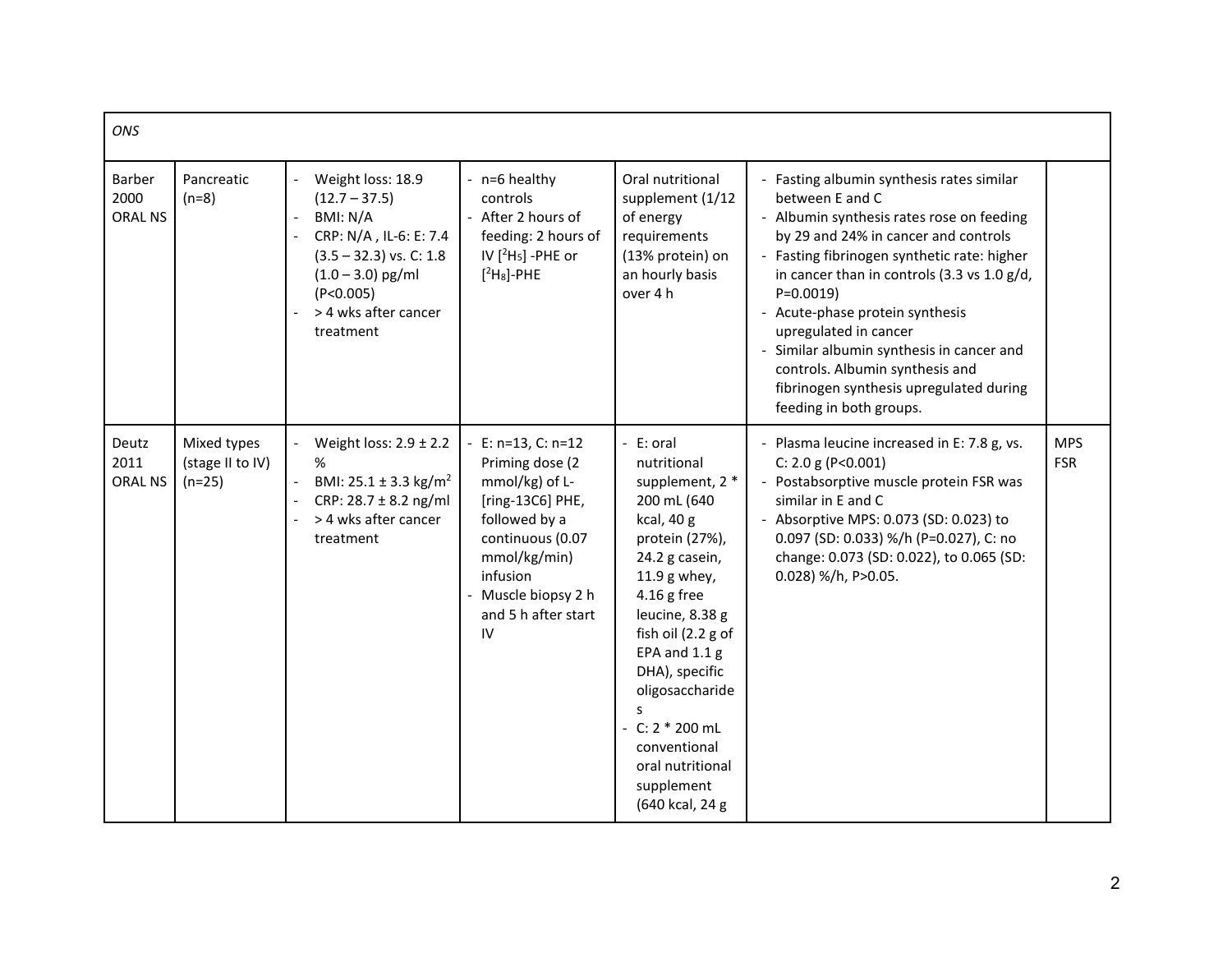|                                    |                                                 |                                                                                                                                                          |                                                                                                                                                                                                                                                                                 | (15%) casein<br>protein)                                                                                                                                                               |                                                                                                                                                                                                                                                                                                                                                                                                                                                                                                                                                                                                                                                                                                    |           |
|------------------------------------|-------------------------------------------------|----------------------------------------------------------------------------------------------------------------------------------------------------------|---------------------------------------------------------------------------------------------------------------------------------------------------------------------------------------------------------------------------------------------------------------------------------|----------------------------------------------------------------------------------------------------------------------------------------------------------------------------------------|----------------------------------------------------------------------------------------------------------------------------------------------------------------------------------------------------------------------------------------------------------------------------------------------------------------------------------------------------------------------------------------------------------------------------------------------------------------------------------------------------------------------------------------------------------------------------------------------------------------------------------------------------------------------------------------------------|-----------|
| Van Dijk<br>2015<br><b>ORAL NS</b> | Pancreas<br>$(n=8)$                             | Weight loss: >10% in<br>n=7 (88%)<br>BMI: 20.0 kg/m <sup>2</sup><br>CRP: 8.3 (IQR: 4.2-<br>$31.3$ ) mg/L<br>> 4 wks after cancer<br>treatment            | - n=7 healthy<br>controls<br>- Primed continuous<br>intravenous<br>infusion of L-ring-<br>[2H5]PHE and L-3,3<br>2H2]TYR for 8 h<br>- sip feeds with L-<br>1[13C-PHE]                                                                                                            | - 480 ml water<br>sips, 60 ml<br>every 30 min<br>$-480$ ml sip<br>feeds (oral<br>nutritional<br>supplement: 50<br>g casein, 5.25 g<br>leucine. 60 ml<br>every 30 min (4<br>h in total) | - Baseline: PB higher in E than in C (67.1 vs.<br>45.8 ymol/kg LBM)<br>- PB decreased during ingestion (45.5 in E<br>vs. 33.7 umol/kg LBM)<br>- Splanchnic extraction similar between E<br>and C during feeding<br>- PS higher in weight-losing E pts than in C<br>at baseline<br>- PS did not respond to sip feeding in E, in<br>contrast with C (P=0.018): 58.4 vs. 47.9<br>umol/kg LBM)<br>- Net protein balance comparable<br>between E and C                                                                                                                                                                                                                                                  | <b>WB</b> |
| Engelen<br>2017<br><b>ORAL NS</b>  | Breast (stage<br>$\vert \vert \vert$<br>$(n=9)$ | Weight loss: none<br>BMI: $28.5 \pm 5.1 \text{ kg/m}^2$<br>$\frac{1}{2}$<br>CRP: 3 mg/L<br>$\Box$<br>> 4 wks after cancer<br>$\blacksquare$<br>treatment | - n=9 healthy<br>controls<br>- Prior to and within<br>24 h after<br>mastectomy<br>surgery<br>- Primed, constant,<br>and continuous<br>infusion of labeled<br>PHE and TYR<br>- Oral nutritional<br>supplement intake<br>after 1.5 h of<br>primed, continuous<br>isotope infusion | Oral nutritional<br>supplement (240<br>kcal, 15 g protein)<br>+158.8 mg $L^{-15}N$<br>PHE                                                                                              | - PS and net balance $E > C$ (P < 0.001)<br>- Major surgery resulted in an up-<br>regulation of post-absorptive protein<br>synthesis and breakdown rates (P<0.001)<br>and lower net protein catabolism<br>(P<0.05) and was associated with insulin<br>resistance and increased systemic<br>inflammation (P<0.01).<br>- Net anabolic response to the meal was<br>reduced after surgery (P<0.05) but higher<br>in cancer (P<0.05) indicative of a more<br>preserved meal efficiency.<br>Significant positive correlation between<br>net protein anabolism and AA<br>appearance in systemic circulation,<br>independent of the presence of non-<br>cachectic early stage breast cancer or<br>surgery. | <b>WB</b> |
| Oral meals                         |                                                 |                                                                                                                                                          |                                                                                                                                                                                                                                                                                 |                                                                                                                                                                                        |                                                                                                                                                                                                                                                                                                                                                                                                                                                                                                                                                                                                                                                                                                    |           |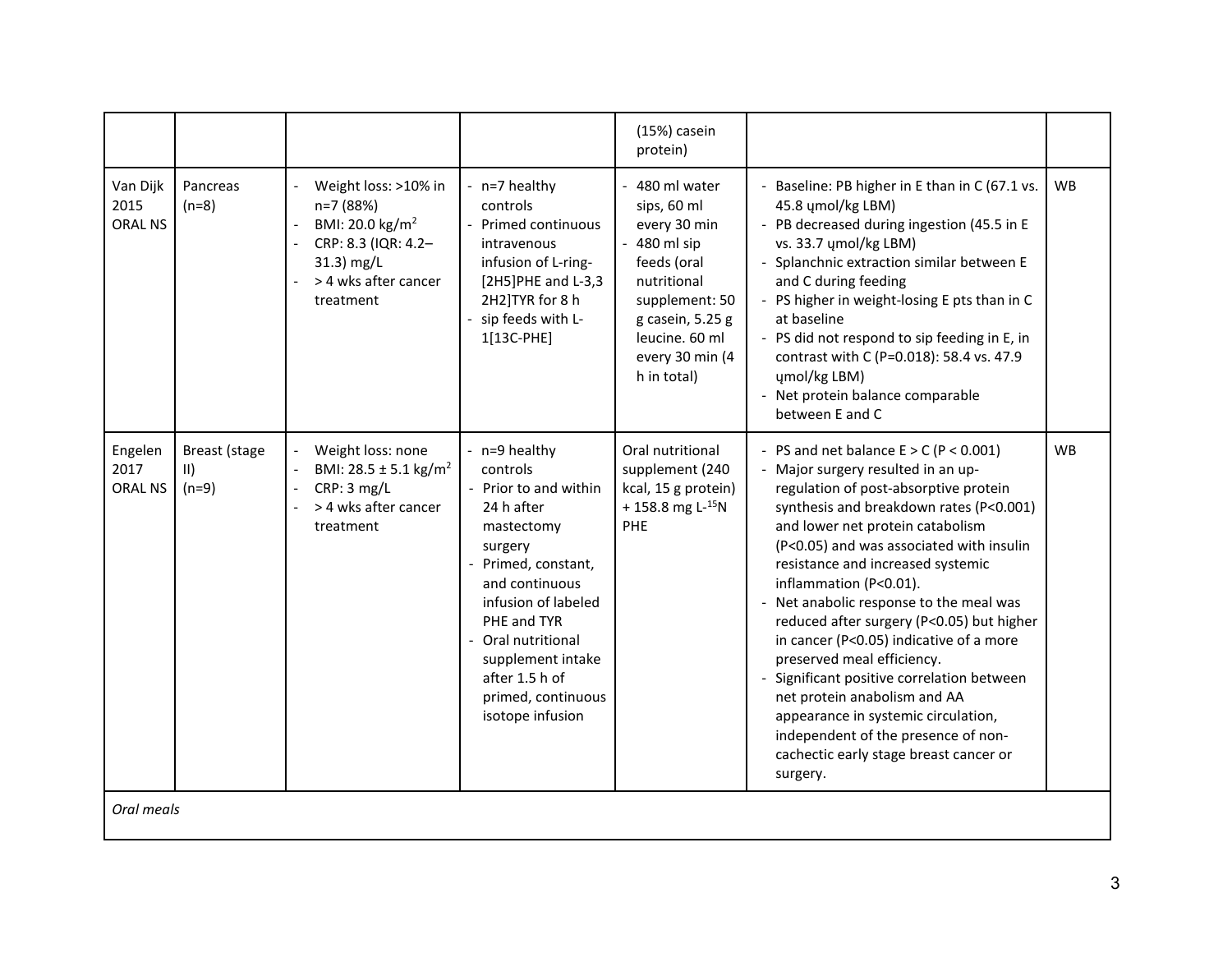| Glass<br>1983<br>ORAL<br><b>MEALS</b>    | Colorectal<br>$(n=11)$         | Weight loss: n=6<br>$\overline{\phantom{a}}$<br>(55%)<br>BMI: N/A<br>$\overline{\phantom{a}}$<br>CRP: N/A<br>$\overline{\phantom{a}}$<br>No previous cancer<br>$\overline{\phantom{a}}$<br>treatment | - Before and after<br>tumour resection<br>- Urinary secretion<br>of 15N in ammonia<br>and urea over a 9h<br>period after an oral<br>dose of [15N]-<br>glycine                                                   | <b>Identical food</b><br>intake for 2 days<br>(ad libitum on day<br>preceding the<br>pre-operative<br>study, and 6 equal<br>portions every 2 h<br>during the<br>experimental<br>period | - No significant differences in rates of<br>nitrogen flux, protein synthesis and<br>protein breakdown were found before<br>and after tumour resection                                                                                                                                                                                                                                                                                                                                                                                               | <b>WB</b>               |
|------------------------------------------|--------------------------------|------------------------------------------------------------------------------------------------------------------------------------------------------------------------------------------------------|-----------------------------------------------------------------------------------------------------------------------------------------------------------------------------------------------------------------|----------------------------------------------------------------------------------------------------------------------------------------------------------------------------------------|-----------------------------------------------------------------------------------------------------------------------------------------------------------------------------------------------------------------------------------------------------------------------------------------------------------------------------------------------------------------------------------------------------------------------------------------------------------------------------------------------------------------------------------------------------|-------------------------|
| Emery<br>1984<br>ORAL<br><b>MEALS</b>    | Lung ( $n=4$ ,<br>kidney (n=1) | Weight loss: n=5<br>$\mathbb{L}$<br>(100%), average 10.1<br>± 5.9%<br>BMI: N/A<br>$\blacksquare$<br>CRP: N/A<br>No previous cancer<br>$\overline{\phantom{a}}$<br>treatment                          | - n=7 healthy<br>controls<br>- IV Prime (1mg/kg)<br>of <sup>13</sup> C L-leucine and<br>$13C$ sodium<br>bicarbonate<br>(0.08mg/kg),<br>constant infusion<br>of carboxyl 13C<br>labeled L-leucine 1<br>mg/kg/h). | Hourly meals of a<br>milk based liquid<br>diet (% of normal<br>daily intake of<br>protein and<br>energy over 10<br>hours (0.4-0.8 g<br>protein/kg/h, 4-8<br>kJ/kg/h)                   | Protein synthesis in muscle was much<br>lower in E than in C (0.198 ± 0.020 %/h<br>vs. 0.030 ± 0.007 %/h, P=0.01)<br>- No difference between E and C for whole<br>body protein synthesis and breakdown                                                                                                                                                                                                                                                                                                                                              | <b>MPS</b><br><b>WB</b> |
| Melville<br>1990<br>ORAL<br><b>MEALS</b> | Lung<br>$(n=9)$                | Weight loss: n=6<br>$\overline{\phantom{a}}$<br>(67%)<br>BMI: 22.6 ± 2.8 kg/m <sup>2</sup><br>$\blacksquare$<br>CRP: N/A<br>$\overline{\phantom{a}}$<br>No previous cancer<br>treatment              | - n=9 control<br>(elective aneurysm<br>surgery)<br>- Primed continuous<br>infusion of $[^{13}C]$ -<br>leucine (2.3<br>ųmol/kg/h+ prime<br>dose of 1.9<br>ųmol/kg)                                               | 4 hourly meals<br>(bread,<br>margarine,<br>cheese, raisins,<br>milk): 1/12 of<br>daily energy<br>expenditure                                                                           | - Postabsorptive incorporation of leucine<br>into protein: higher in E (102 ± 21 vs 86 ±<br>8) p<0.05<br>- Release of leucine by protein<br>degradation higher in E: 126 ± 19 vs 110<br>10 umol/kg LBM/h p<0.01), no<br>differences for leucine oxidation<br>During feeding, incorporation of leucine<br>into protein $(106 \pm 20 \text{ versus } 89 \pm 7$<br>umol/kg LBM/h, P < 0.05) and release (59<br>$± 12$ venus 42 $± 14$ ųmol/kg LBM/h, P <<br>0.02) remained higher in E than in C.<br>Leucine oxidation (43 $\pm$ 15 versus 43 $\pm$ 12 | <b>WB</b>               |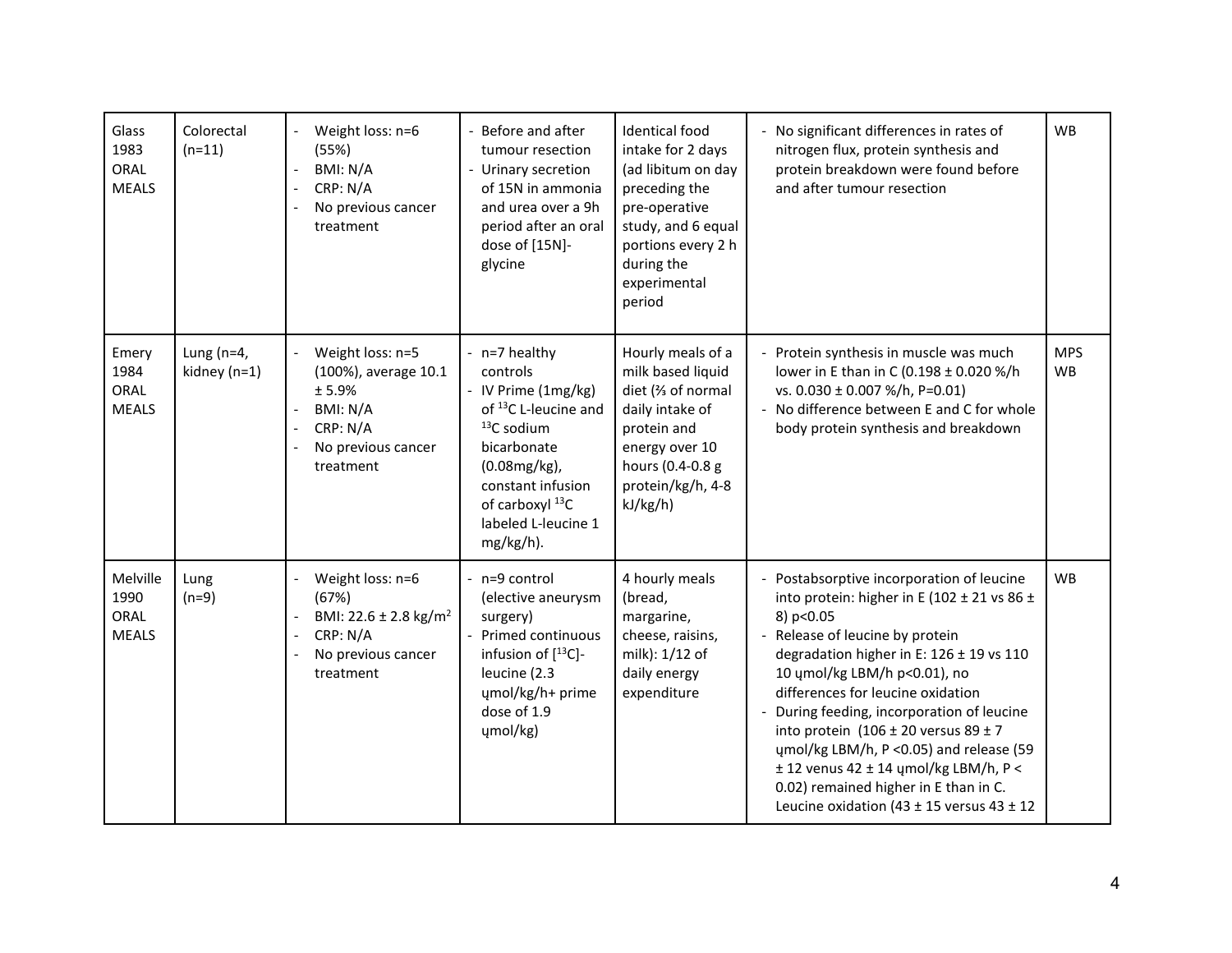|  |  | umol/kg LBM/h) and leucine balance<br>$(+48 \pm 10 \text{ versus } +47 \pm 12 \text{ ymol/kg})$<br>LBM/h) were the same. |  |
|--|--|--------------------------------------------------------------------------------------------------------------------------|--|
|  |  |                                                                                                                          |  |